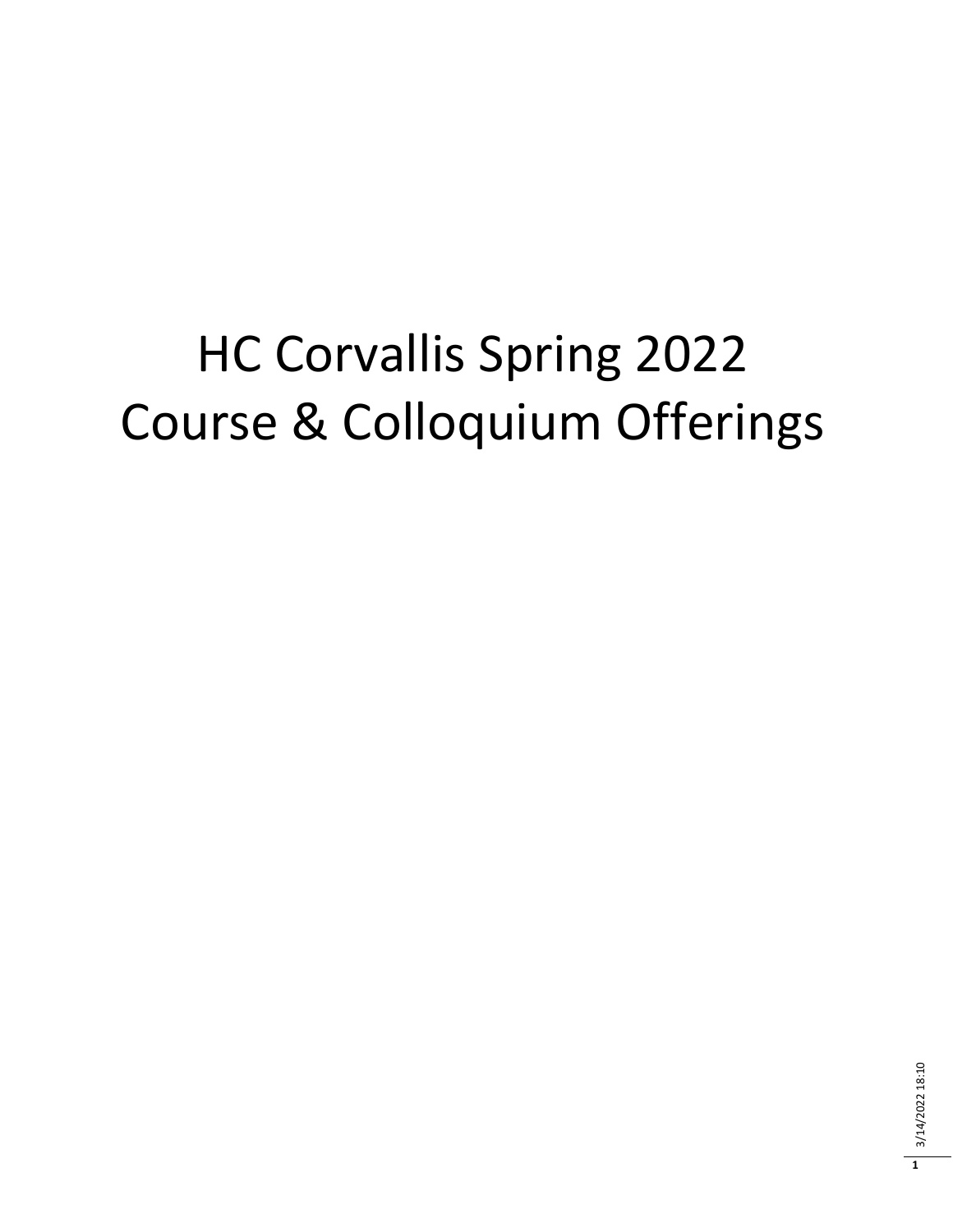# Spring 2022 Extension Options

These classes take place during spring break.

Registration dates and deadlines follow the Academic Calendar for non-traditional offerings at [https://registrar.oregonstate.edu/non-traditional-course-academic-calendar.](https://registrar.oregonstate.edu/non-traditional-course-academic-calendar)

If you have questions about the content or plan for any of these courses, please contact the instructor for the course you are interested in**.**

#### *HC 407* **The Evolving Role of Alcohol in Society 1 HC Credit(s)**

**CRN**: 60369 **Section** 040 SEM **MT 1200 - 1650 Meets during Spring Break on 3/21/22 and 3/22/22 only**

Instructor(s): Paul Hughes

Across most of the world, alcoholic drinks have had a substantial, sustained impact on man from economic, social, and technical perspectives. This belies the fact that today the alcoholic drinks sector is essentially part of the leisure sector. In this colloquium, we will explore the development of the alcoholic drinks sector, focusing on beers, wines and spirits, and explore their changing role in society, from a potable source of water to a social lubricant. We will then debate the definitions of "beer," "wines" and "spirits" as innovation challenges the traditional definitions and then consider innovation in the context of business growth and the role of the rapidly-growing craft sectors as a foil to megamergers and global brands. By the end of this colloquium, you will be in a good position to understand, for better or worse, how the alcohol industry impacts everyday lives across the globe. **Meets during Spring Break on 3/21/22 and 3/22/22 only. Graded: P/N. Satisfies: HC Colloquia**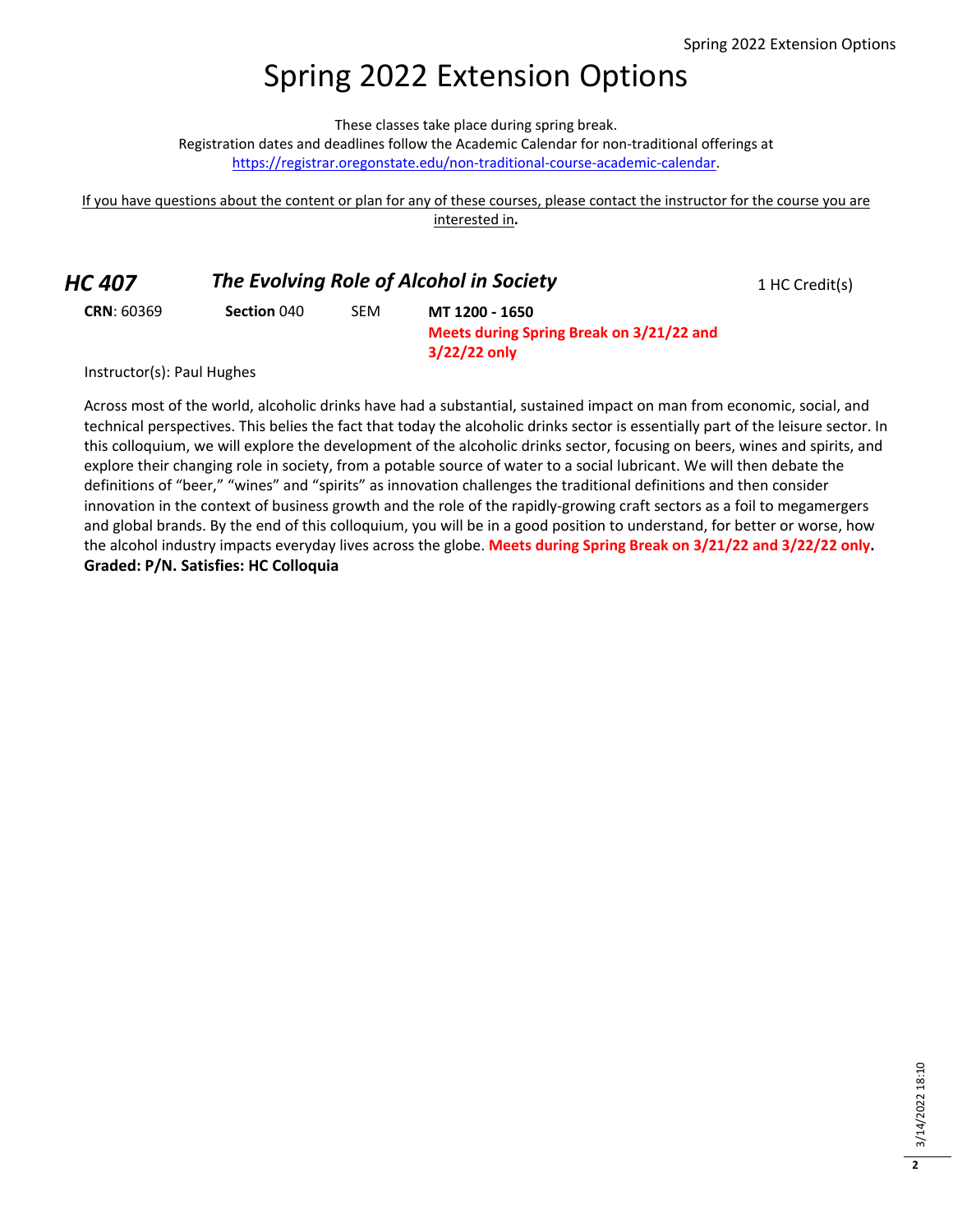# **Spring 2022 Corvallis HC Bacc Core**

#### **ANTH 345H Biological and Cultural Constructions of Race** 3 HC Credit(s)

**CRN**: 60359 **Section** 001 LEC **TR 830 - 950**

Instructor(s): Sandy Reece

The social, cultural, and historical context of human biological diversity in the United States. Students become acquainted with primary resources relating to biological diversity within the modern human species and will offer a critical perspective on racial/ethnic categorization of that diversity. **Satisfies: HC BaccCore** - **Difference, Power, Discrimination**

| ANTH 481H                    |             |      | <b>Natural Resources and Community Values</b> | 3 HC Credit(s) |
|------------------------------|-------------|------|-----------------------------------------------|----------------|
| <b>CRN: 60086</b>            | Section 001 | HYB. | R 1600 - 1720                                 |                |
| Instructor(s): Irene Rolston |             |      |                                               |                |

Investigates relations between human communities and the values of community members. Resource issues integrate concepts from social science, economics, and ecology. **Satisfies: HC BaccCore** - **Science, Technology, Society**

| ART 323H          | <b>Italian Renaissance Art and Architecture</b> |      |                 | 3 HC Credit(s) |
|-------------------|-------------------------------------------------|------|-----------------|----------------|
| <b>CRN: 57843</b> | Section 001                                     | TEC. | MWF 1000 - 1050 |                |
|                   | Instructor(s): Daniele Di Lodovico              |      |                 |                |

This course surveys Italian art and culture in the pivotal period between the fourteenth and sixteenth centuries that we call the "Renaissance." It traces the roots of the Renaissance in late medieval Gothic society to its "classical" apogee in the era of Leonardo and Raphael through the later expressive, anti-classical tendencies of Mannerism. The course takes a thematic approach that locates individual works of art and architecture—paintings, sculptures, decorative arts, secular and sacred architecture—within broader developments and trends of the time, especially humanism, civic society, religious tensions, and material and political aspirations. It examines relationships between the monuments and factors such as urbanization, technological innovations, and scientific discoveries. **Satisfies: HC BaccCore** - **Literature & the Arts**

| BI 223H           | <b>Principles of Biology: Populations</b> |            |                                         | 4 HC Credit(s) |
|-------------------|-------------------------------------------|------------|-----------------------------------------|----------------|
|                   |                                           |            | Register for the LEC and choose one LAB |                |
| <b>CRN: 57855</b> | Section 001                               | <b>LEC</b> | MWF 1300 - 1350                         | Nate Kirk      |
| <b>CRN: 57856</b> | Section 010                               | LAB        | W 1400 - 1650                           | Carmen Harjoe  |
| <b>CRN: 57857</b> | Section 011                               | LAB        | R 800 - 1050                            | Carmen Harjoe  |
| <b>CRN: 57858</b> | Section 012                               | LAB        | F 1400 - 1650                           | Carmen Harjoe  |

Genetics, evolution, natural selection, and ecology. PREREQS: (BI 221 or 221H) and ((CH 121\* or 201\*) or ((CH 231\* or 231H\*) and (CH 261\*, 261H\* or 271\*))). \*May be taken concurrently. **Course Fee: \$30. Satisfies: HC BaccCore** - **Biological Sciences**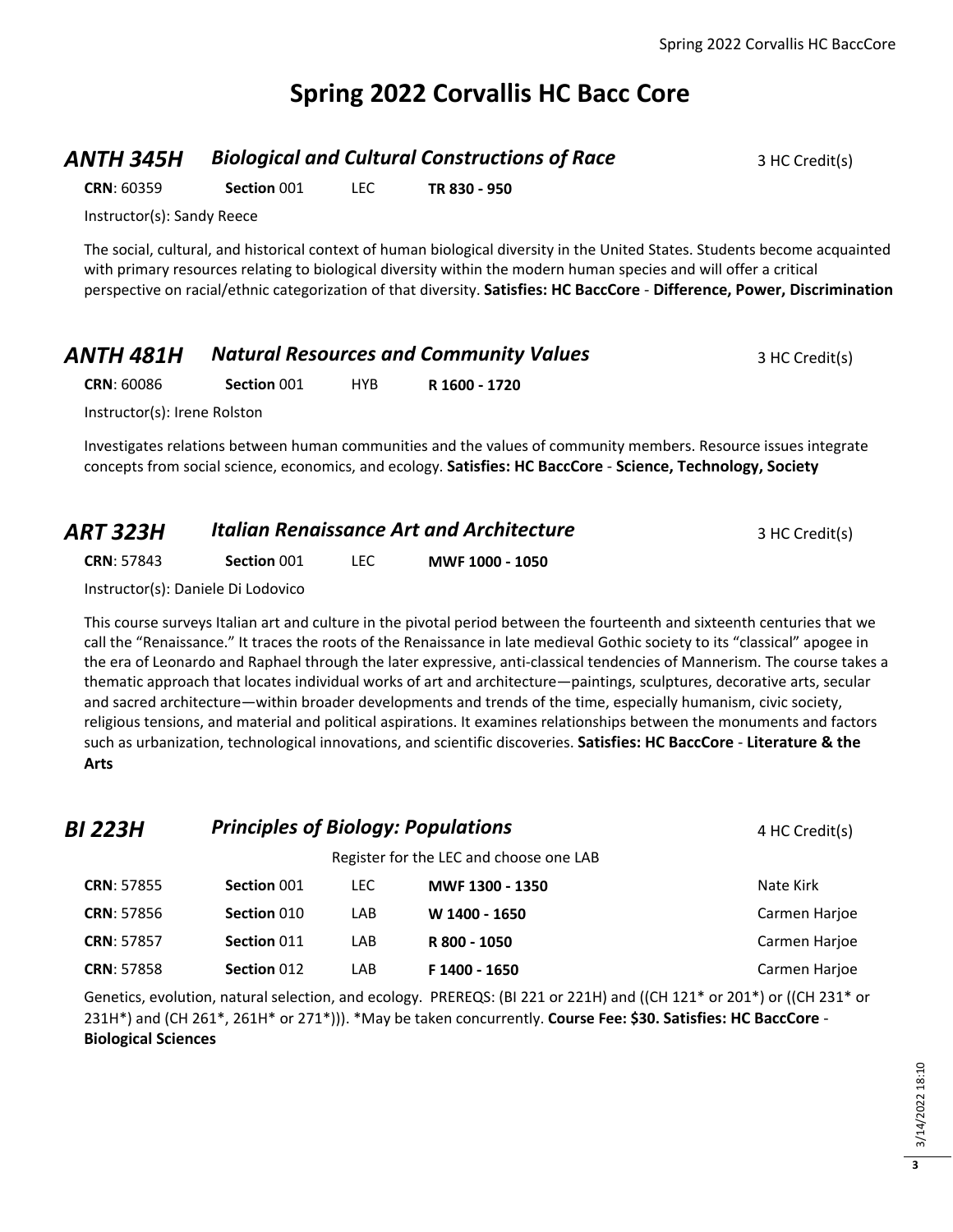| CH 233H           | <b>Honors General Chemistry</b> |            |                                    | 4 HC Credit(s)        |
|-------------------|---------------------------------|------------|------------------------------------|-----------------------|
|                   |                                 |            | Register for the LEC section       |                       |
| <b>CRN: 53239</b> | Section 001                     | LEC.       | MWF 1200 - 1250                    | Ha Yeon Cheong        |
|                   |                                 |            | Choose one REC section             |                       |
| <b>CRN: 53240</b> | Section 010                     | <b>REC</b> | T 1400 - 1450                      | Ha Yeon Cheong        |
| <b>CRN: 53277</b> | Section 011                     | <b>REC</b> | R 1100 - 1150                      | Ha Yeon Cheong        |
|                   |                                 |            | AND choose one CH 263H lab section |                       |
| CH 263H           | <b>Laboratory for CH 233H</b>   |            |                                    | 1 HC Credit(s)        |
| <b>CRN: 53238</b> | Section 010                     | LAB        | T 1500 - 1750                      | <b>Micheal Burand</b> |
| <b>CRN: 53498</b> | Section 011                     | LAB        | R 1200 - 1450                      | <b>Micheal Burand</b> |

Third course in General Chemistry sequence for Honors College students with one-year high school chemistry. This sequence examines the characteristics of molecular and atomic behavior and the way in which these influence chemical properties and reactions. PREREQS for CH 233H: CH 232/232H or CH 222. PREREQS for CH 263H lab: CH 262/262H or CH 272 or CH 222 or CH 225H. **Course Fee: \$30. Satisfies: HC BaccCore** - **Physical Sciences**

| <b>COMM 111H</b>             | <b>Public Speaking</b> |      |                 | 3 HC Credit(s) |
|------------------------------|------------------------|------|-----------------|----------------|
| <b>CRN: 60067</b>            | Section 001            | LEC. | MWF 1100 - 1150 |                |
| Instructor(s): James Roberts |                        |      |                 |                |

Public communication as it relates to informative and persuasive discourse. The theory and practice of public speaking in informative and persuasive contexts. **Satisfies: HC BaccCore** - **Speech**

| <b>CS 391H</b>    | <b>Social and Ethical Issues in Computer Science</b> |      | 3 HC Credit(s)  |  |
|-------------------|------------------------------------------------------|------|-----------------|--|
| <b>CRN: 55961</b> | Section 001                                          | TEC. | MWF 1200 - 1250 |  |

Instructor(s): Pam VanLonden

In-depth exploration of the social, psychological, political, and ethical issues surrounding the computer industry and the evolving information society. RESTRICTIONS: Minimum of junior standing required. **Satisfies: HC BaccCore** - **Science, Technology, Society**

| ED 219H           | <b>Social Justice, Civil Rights and Multiculturalism</b> |  | 3 HC Credit(s) |  |
|-------------------|----------------------------------------------------------|--|----------------|--|
| <b>CRN: 60342</b> | Section 001                                              |  | TR 1200 - 1320 |  |

Instructor(s): Kathryn McIntosh

Examination of equity and injustice based on social groupings such as race, gender, language, and ability. Exploration of equitable approaches and power in systems and institutions of society (e.g., schooling, curriculum, educational policy) and how to actively make change. Contemplation of multiculturalism and personal experiences through a wholeness approach. **Satisfies: HC BaccCore** - **Difference, Power, Discrimination**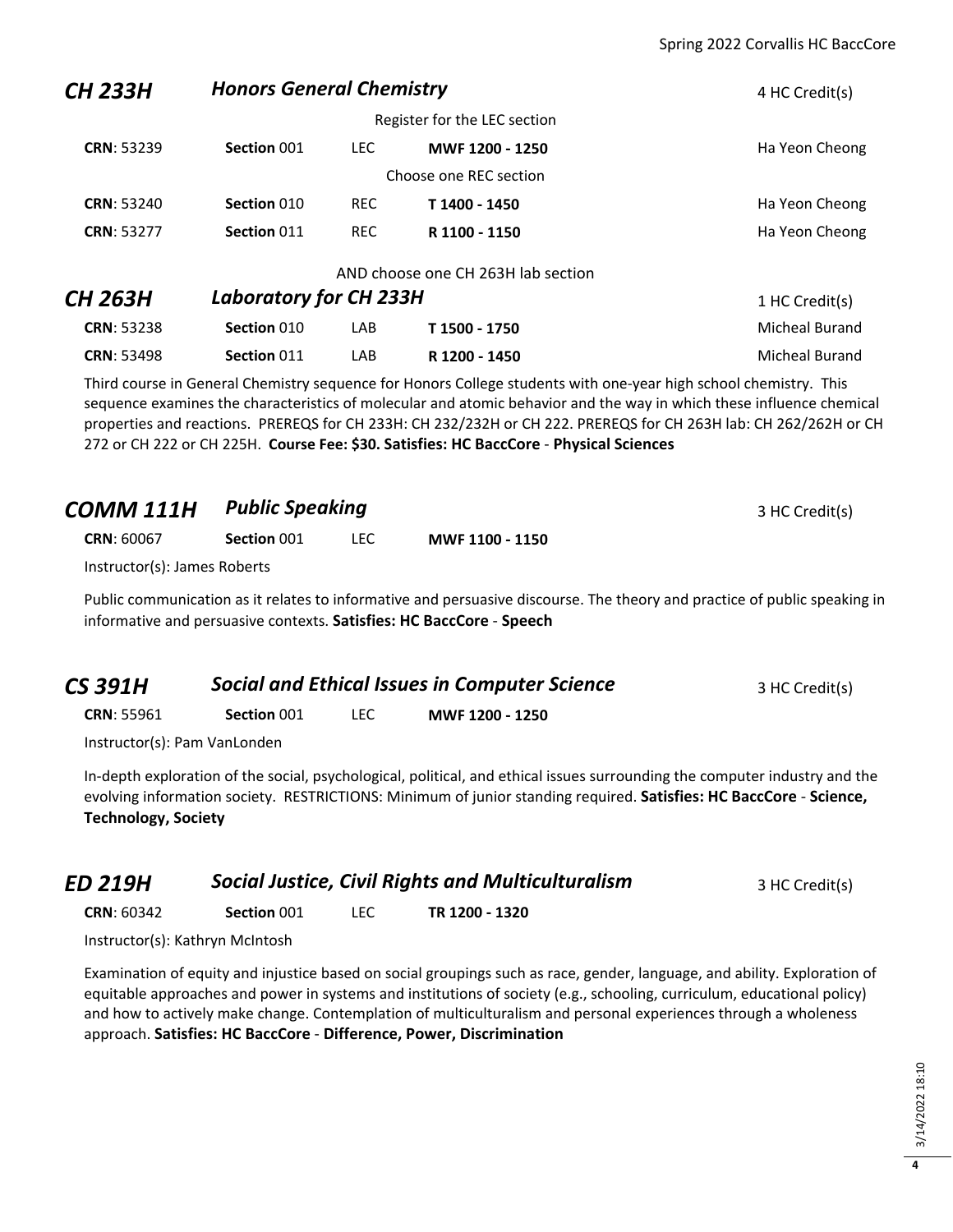#### *ENG 202H* **Shakespeare 4 HC Credit(s)**

**CRN**: 60068 **Section** 001 LEC **TR 1400 - 1550**

Instructor(s): Richmond Barbour

An introduction to the second half of Shakespeare's career. This course is designed to help students become more confident readers and audience members of Shakespearean drama by focusing on language, historical context, and staging. **Satisfies: HC BaccCore** - **Literature & the Arts**

#### **GEOG 340H Introduction to Water Science and Policy** 3 HC Credit(s)

**CRN**: 60519 **Section** 001 LEC **TR 1400 - 1520**

Instructor(s): Michael Campana

This class provides students with an introduction to hydrology—the science dealing with Earth's freshwaters—and the policies that affect use, distribution, quality, and management of those waters. About 40% of the course is devoted to science, 40% to policy, and 20% to student presentations. **Satisfies: HC BaccCore** - **Science, Technology, Society**

| HC 199            | <b>Honors Writing</b> |      |                 | 3 HC Credit(s) |
|-------------------|-----------------------|------|-----------------|----------------|
| <b>CRN: 50902</b> | Section 001           | LEC. | MWF 1100 - 1150 |                |
| <b>CRN: 52890</b> | Section 003           | LEC. | TR 1000 - 1120  |                |
| .                 |                       |      |                 |                |

Instructor(s): Eric Hill

Becoming a critical reader and thinker promotes clear writing and verbal communication. You will hone your skills in a discussion/debate format, along with frequent in-class writing assignments and presentations. You will also further develop your abilities to be a critical reader. We will be examining texts from many disciplines and on a variety of topics; you will also bring in examples for discussion. The research paper, which includes both formal documents and informal writing, will focus on an ethical/controversial issue or current research within your discipline; this will include field and library research. PREREQS: WR 121/121H. **Satisfies: HC BaccCore** - **Writing II**

#### **HST 106H** *World History III: The Modern and Contemporary World* 3 HC Credit(s)

**CRN**: 60653 **Section** 001 LEC **TR 1000 - 1120**

Instructor(s): Cari Maes

A survey of the historical development of several world civilizations from the 18th century to the contemporary period. Exploration of religious, cultural, social, political, and economic institutions of various societies. Cultural diversity analysis of both ancient Western and non-Western civilizations. **Satisfies: HC BaccCore** - **Cultural Diversity**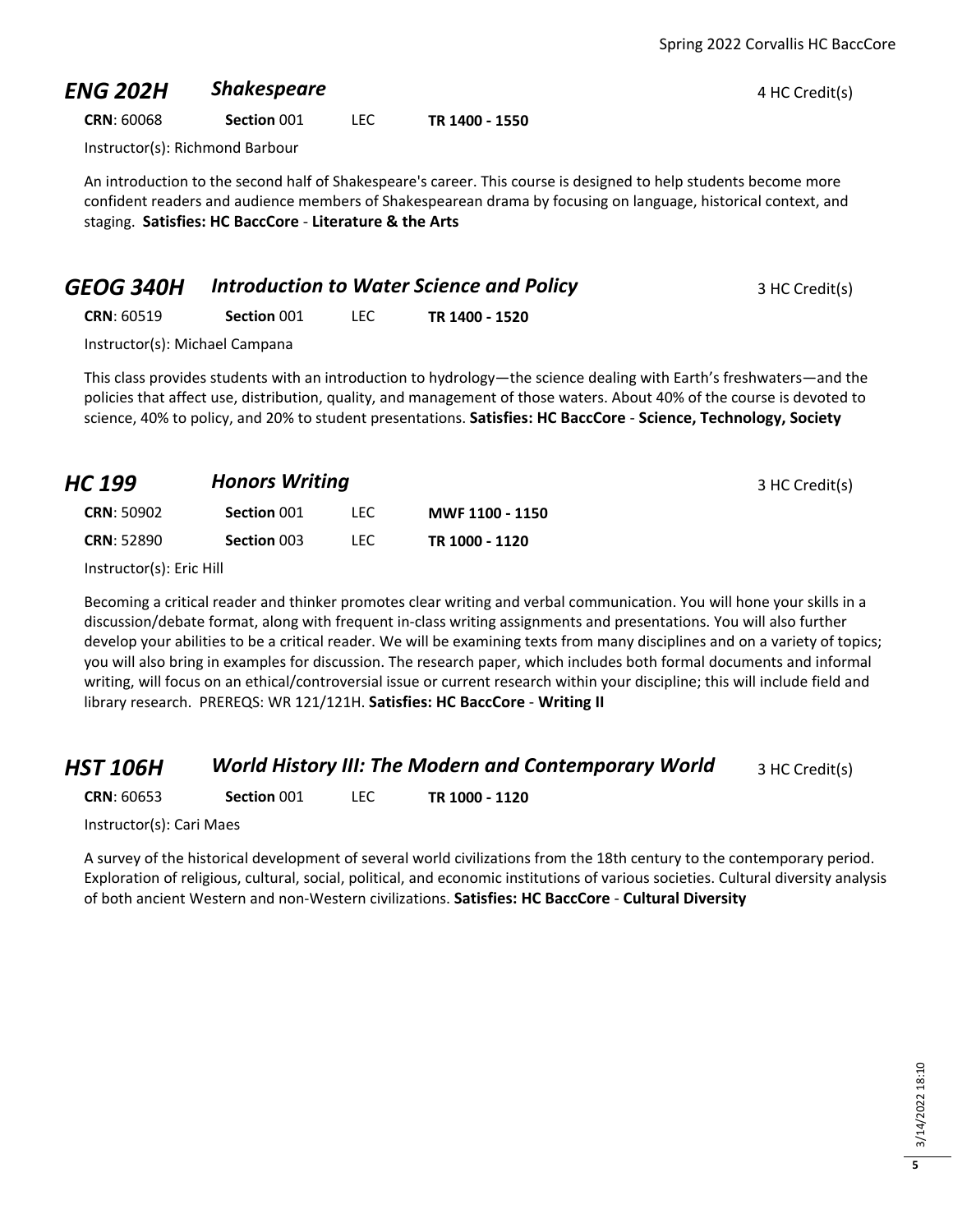#### **HST/REL 378H Religion and Gender: A Global Perspective** 4 HC Credit(s)

Choose either HST 378H or REL 378H

| <b>HST 378H CRN: 60360</b> | Section 001 | TEC. | TR 1200 - 1350 |
|----------------------------|-------------|------|----------------|
| <b>REL 378H CRN: 60375</b> | Section 001 | IFC. | TR 1200 - 1350 |

Instructor(s): Elizabeth Barstow

Introduces students to the academic study of religion, as well as the academic study of gender. In order to offer a global perspective, we will read a series of case studies that deal with religion as a gendered experience. Students will produce two essays, one of which will be based on independent research. **Satisfies: HC BaccCore** - **Contemporary Global Issues**

| <b>PAC 325H</b>   | <b>Wilderness First Aid</b> |     |                                                                              | 1 HC Credit(s) |
|-------------------|-----------------------------|-----|------------------------------------------------------------------------------|----------------|
| <b>CRN: 57886</b> | Section 001                 | ACT | W 1400 - 1550<br>Required all-day "Wild Day" field trip<br>Saturday May 14th |                |

Instructor(s): Sheila Evans

Crunch! Ugh… Ouch! Do you recreate with accident-prone friends or family? Do you spend any time playing outdoors? Knowing the fundamentals of emergency care in non-urban environments is a useful skill. Backcountry emphasis on longterm care and evacuation complications makes this course unique. There will be a number of outdoor sessions so come prepared with "grubby" clothes that will get dirty or fake-bloody. The course has two components: knowledge as evidenced by performance on written exams and quizzes and practical skills as demonstrated throughout the course and on the final exam. This course covers the fundamentals of emergency care in a non-urban environment, including physiology, injury assessment, short term care, anatomy, and small group rescues. While much of the material appears to be standard emergency care information, the backcountry emphasis with long-term care and evacuation complications makes this course unique. **Required all-day "Wild Day" field trip Saturday May 14th. Course Fee: \$167. Satisfies: HC BaccCore** - **Fitness**

#### **PH 211H General Physics with Calculus 1 According the Calculus** 4 HC Credit(s)

Register for the LEC, STU, and choose one LAB.

| <b>CRN: 58452</b> | Section 001 | LEC.       | MF 1100 - 1150 |
|-------------------|-------------|------------|----------------|
| <b>CRN: 60533</b> | Section 002 | <b>STU</b> | W 1000 - 1150  |
| <b>CRN: 58453</b> | Section 010 | I AB       | T 1600 - 1750  |
| <b>CRN: 58454</b> | Section 011 | I AB       | T 800 - 950    |

Instructor(s): Elizabeth Gire

A comprehensive introductory survey course intended primarily for students in the sciences and engineering. Topics include mechanics, wave motion, thermal physics, electromagnetism, and optics. Elementary calculus is used. **Satisfies: HC BaccCore** - **Physical Sciences**

**6**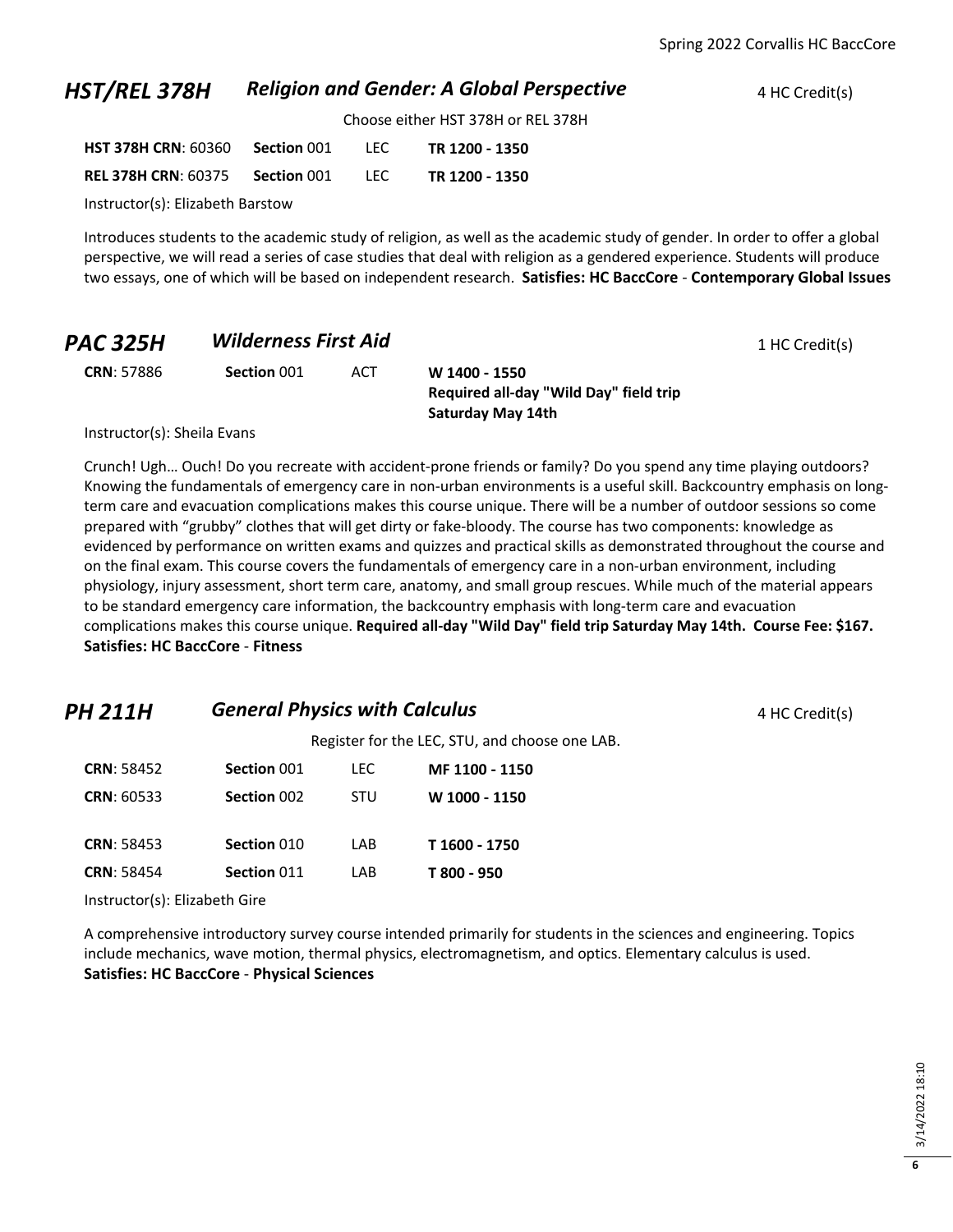# *PH 221H Recitation for Physics 211* <sup>1</sup> HC Credit(s)

**CRN**: 51423 **Section** 001 REC **R 1100 - 1150**

Instructor(s): Guenter Schneider

Honors recitation reserved for HC students enrolled in lecture/lab sections of PH 211 or PH 211H. One-hour weekly session for the development of problem-solving skills in calculus-based general physics. Coreq: PH 211/211H. **Graded: P/N. Satisfies: HC BaccCore** - **Physical Sciences**

#### **PHL/REL 443H** *World Views and Environmental Values* 3 HC Credit(s)

Choose either PHL 443H or REL 443H

| <b>PHL 443H CRN: 60346</b> | Section 001 | TEC. | MW 1400 - 1520 |
|----------------------------|-------------|------|----------------|
| <b>REL 443H CRN: 60351</b> | Section 001 | TEC. | MW 1400 - 1520 |

Instructor(s): Rob Figueroa

Human societies are characterized by a specific relation to nature. The way in which this relation is understood and implemented in narrative, policies, norms, and habits, reveals the way in which a society understands itself, how it is constituted and on which basic, shared values it rests. In this class we will explore and compare different models of the relation to nature and discuss the different forms of environmentalism that stem from them. We will examine leading ideas such as 'Sustainable Development', the 'Green Economy', and the debate revolving around 'Ecosystem Services' and their valuation. We will also engage with perspectives that question the Western model of development, like 'Degrowth' and 'Ecofeminism' or the vision of a 'Radical Ecological Democracy' developed by Indian environmental activists and the concept of 'Buen Vivir' (Living Well) stemming from indigenous people from Latin America. Environmental conflicts are value conflicts: different ways of understanding our relation to nature support different programs and projects to address the global ecological crisis. We will analyze some of them in details with great attention to different points of view and to the distribution of burdens and benefits (who are the winners and who are the losers in each of them? Whose perspective is being considered or neglected?). In this class, we will meet with different forms of texts and different disciplines: scholarly works in the fields of philosophy, ecology, ecological economics, and political theory; activists' and political documents; policy advice, narrative, and hypertexts. And of course also interviews and short films. **Recommended Prereqs**: One introductory-level science course and sophomore standing is recommended, but not required. **Satisfies: HC BaccCore** - **Contemporary Global Issues**

| PHL/REL 444H               | <b>Biomedical Ethics</b> |     |                                    | 4 HC Credit(s) |
|----------------------------|--------------------------|-----|------------------------------------|----------------|
|                            |                          |     | Choose either PHL 444H or REL 444H |                |
| <b>PHL 444H CRN: 60347</b> | Section 001              | LEC | TR 1000 - 1150                     |                |
| <b>REL 444H CRN: 60350</b> | Section 001              | LEC | TR 1000 - 1150                     |                |
| Instructor(s): Youjin Kong |                          |     |                                    |                |

Application of ethical principles and decision-making processes to selected problems in medicine, health care, and biotechnology. Special attention is given to end-of-life choices, reproductive rights and technologies, organ transplantation, research ethics, genetic engineering, and allocating scarce resources. An interdisciplinary focus that draws on social, legal, economic, and scientific issues in ethical decisions in medicine. **Satisfies: HC BaccCore** - **Science, Technology, Society**

**7**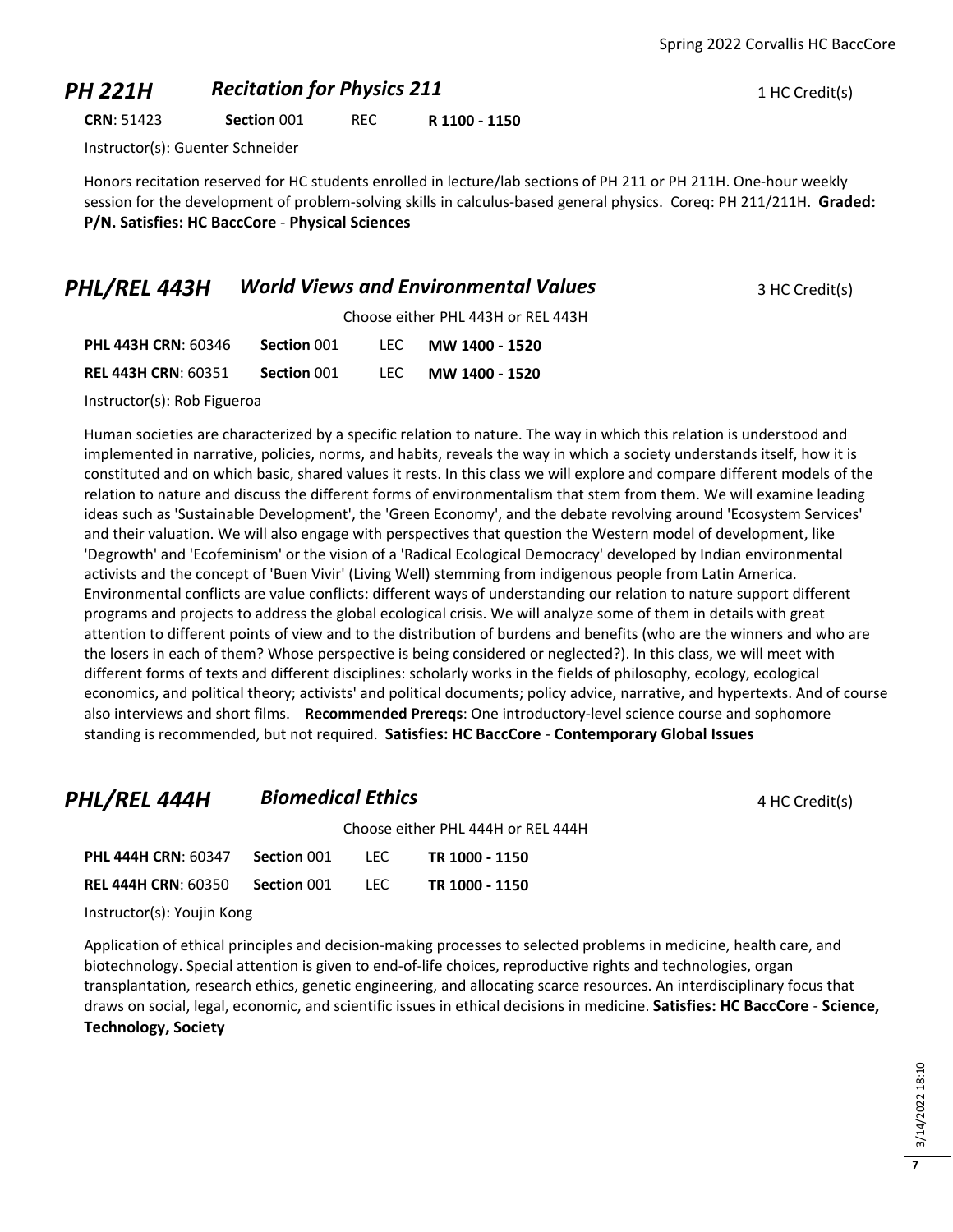#### **PS 375H Civil Rights Movement and Policies** 4 HC Credit(s) **CRN**: 60824 **Section** 002 LEC **MW 1000 - 1150 This section will be delivered Remotely for Spring 2022**

Instructor(s): Philip Kneis

This course examines the US civil rights movement; the resulting public policies circa: 1945-1970; and the ensuing struggles to resolve and achieve "the Promised Land," envisioned by the movement. We're particularly interested in the strategies and tactics that produced the dramatic public policy victories designed to overcome inequalities in education, public facilities, voting, and housing. Just as significant are the strategies and tactics employed in the counterattack that frustrated the implementation and enforcement of civil rights principles and ended what had been optimistically seen as a Second Reconstruction. Within the context of this movement and public policy history, we are interested in where we are today. Do the current battles from the streets to the courts over racial inequality, mass incarceration, police violence, voter suppression, school failure, and economic inequality indicate a new civil rights agenda seventy-five years later? Does the current activism in the form of groups such as Black Lives Matter, Equality Federation, Lawyers for Equality, Dream Defenders, BYP100, Hands-Up United, Million Hoodies Movement for Justice, #MeToo, Time'sUp, GLAD, PFLAG, BasicRightsOregon, represent a new, different civil rights moment? What do the lessons of public policy success and failure teach us about the possibilities for achieving civil rights goals through our system of government and market economy? Our study takes place within a seminar making use of current public policy scholarship; discussion and research groups; interviews and on-site visits with movement organizations. **This section will be delivered Remotely for Spring 2022. Satisfies: HC BaccCore** - **Difference, Power, Discrimination**

#### **REL/HST 378H Religion and Gender: A Global Perspective** 4 HC Credit(s)

Choose either HST 378H or REL 378H

| <b>HST 378H CRN: 60360 Section 001</b> |             | LEC.  | TR 1200 - 1350 |
|----------------------------------------|-------------|-------|----------------|
| <b>REL 378H CRN: 60375</b>             | Section 001 | -LEC. | TR 1200 - 1350 |

Instructor(s): Elizabeth Barstow

Introduces students to the academic study of religion, as well as the academic study of gender. In order to offer a global perspective, we will read a series of case studies that deal with religion as a gendered experience. Students will produce two essays, one of which will be based on independent research. **Satisfies: HC BaccCore** - **Contemporary Global Issues**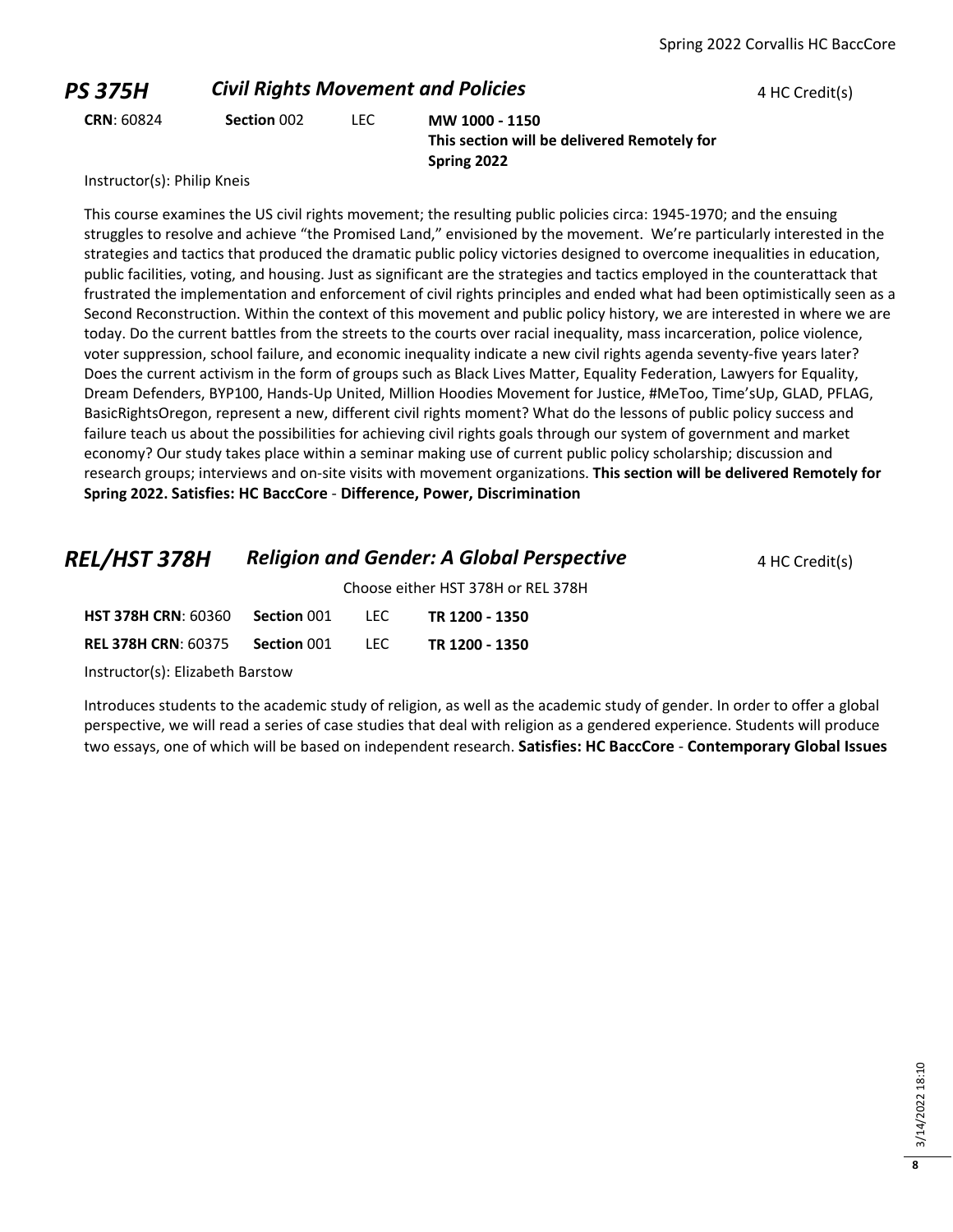#### *REL/PHL 443H World Views and Environmental Values* **3 HC Credit(s)**

Choose either PHL 443H or REL 443H

| <b>PHL 443H CRN: 60346</b> | Section 001 | LEC  | MW 1400 - 1520 |
|----------------------------|-------------|------|----------------|
| <b>REL 443H CRN: 60351</b> | Section 001 | TEC. | MW 1400 - 1520 |

Instructor(s): Rob Figueroa

Human societies are characterized by a specific relation to nature. The way in which this relation is understood and implemented in narrative, policies, norms, and habits, reveals the way in which a society understands itself, how it is constituted and on which basic, shared values it rests. In this class we will explore and compare different models of the relation to nature and discuss the different forms of environmentalism that stem from them. We will examine leading ideas such as 'Sustainable Development', the 'Green Economy', and the debate revolving around 'Ecosystem Services' and their valuation. We will also engage with perspectives that question the Western model of development, like 'Degrowth' and 'Ecofeminism' or the vision of a 'Radical Ecological Democracy' developed by Indian environmental activists and the concept of 'Buen Vivir' (Living Well) stemming from indigenous people from Latin America. Environmental conflicts are value conflicts: different ways of understanding our relation to nature support different programs and projects to address the global ecological crisis. We will analyze some of them in details with great attention to different points of view and to the distribution of burdens and benefits (who are the winners and who are the losers in each of them? Whose perspective is being considered or neglected?). In this class, we will meet with different forms of texts and different disciplines: scholarly works in the fields of philosophy, ecology, ecological economics, and political theory; activists' and political documents; policy advice, narrative, and hypertexts. And of course also interviews and short films. **Recommended Prereqs**: One introductory-level science course and sophomore standing is recommended, but not required. **Satisfies: HC BaccCore** - **Contemporary Global Issues**

| REL/PHL 444H               | <b>Biomedical Ethics</b> |       | 4 HC Credit(s)                     |  |
|----------------------------|--------------------------|-------|------------------------------------|--|
|                            |                          |       | Choose either PHL 444H or REL 444H |  |
| <b>PHL 444H CRN: 60347</b> | Section 001              | LEC   | TR 1000 - 1150                     |  |
| <b>REL 444H CRN: 60350</b> | Section 001              | LEC . | TR 1000 - 1150                     |  |
| Instructor(s): Youjin Kong |                          |       |                                    |  |

Application of ethical principles and decision-making processes to selected problems in medicine, health care, and biotechnology. Special attention is given to end-of-life choices, reproductive rights and technologies, organ transplantation, research ethics, genetic engineering, and allocating scarce resources. An interdisciplinary focus that draws on social, legal, economic, and scientific issues in ethical decisions in medicine. **Satisfies: HC BaccCore** - **Science, Technology, Society**

| <b>WGSS 325H</b> Disney: Gender, Race, and Empire |             |                | 3 HC Credit(s) |
|---------------------------------------------------|-------------|----------------|----------------|
| <b>CRN: 60083</b>                                 | Section 001 | TR 1400 - 1520 |                |

Instructor(s): Kryn Freehling-Burton

Explores constructions of gender, race, class, sexuality, and nation in the animated films of Walt Disney; introduces concepts in film theory and criticism, and develops analyses of the politics of representation. **Satisfies: HC BaccCore** - **Difference, Power, Discrimination**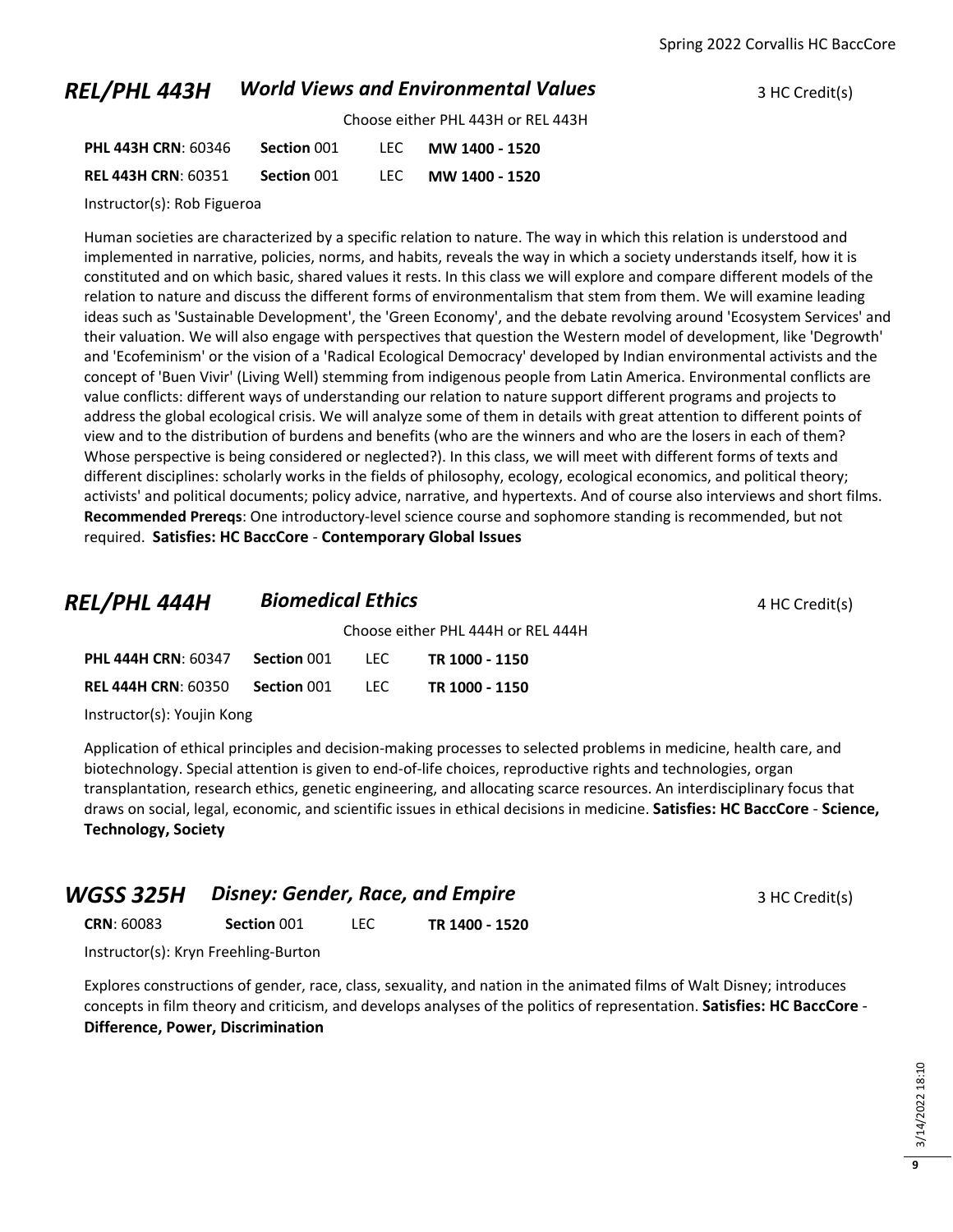# **WR 327H** *Technical Writing* 3 HC Credit(s)

**CRN**: 57894 **Section** 001 LEC **TR 830 - 950**

Instructor(s): Emily Elbom

This class will prepare you to produce instructive, informative, and persuasive documents aimed at well-defined and achievable outcomes. Technical documents are precise, concise, logically organized, and based on factual information. The purpose and target audience of each document determines the style that an author chooses, including document layout, vocabulary, sentence and paragraph structure, and visuals. To this end, this course will teach processes for analyzing writing contexts and producing effective, clean, and reader-centered documents in an efficient manner. You can expect to gather, read, and present the technical content of your field to various audiences in attractive, error-free copy, as well as to learn strategies for presenting that content orally. PREREQS: WR 121/121H. RESTRICTIONS: Minimum of sophomore standing required. **Satisfies: HC BaccCore** - **Writing II**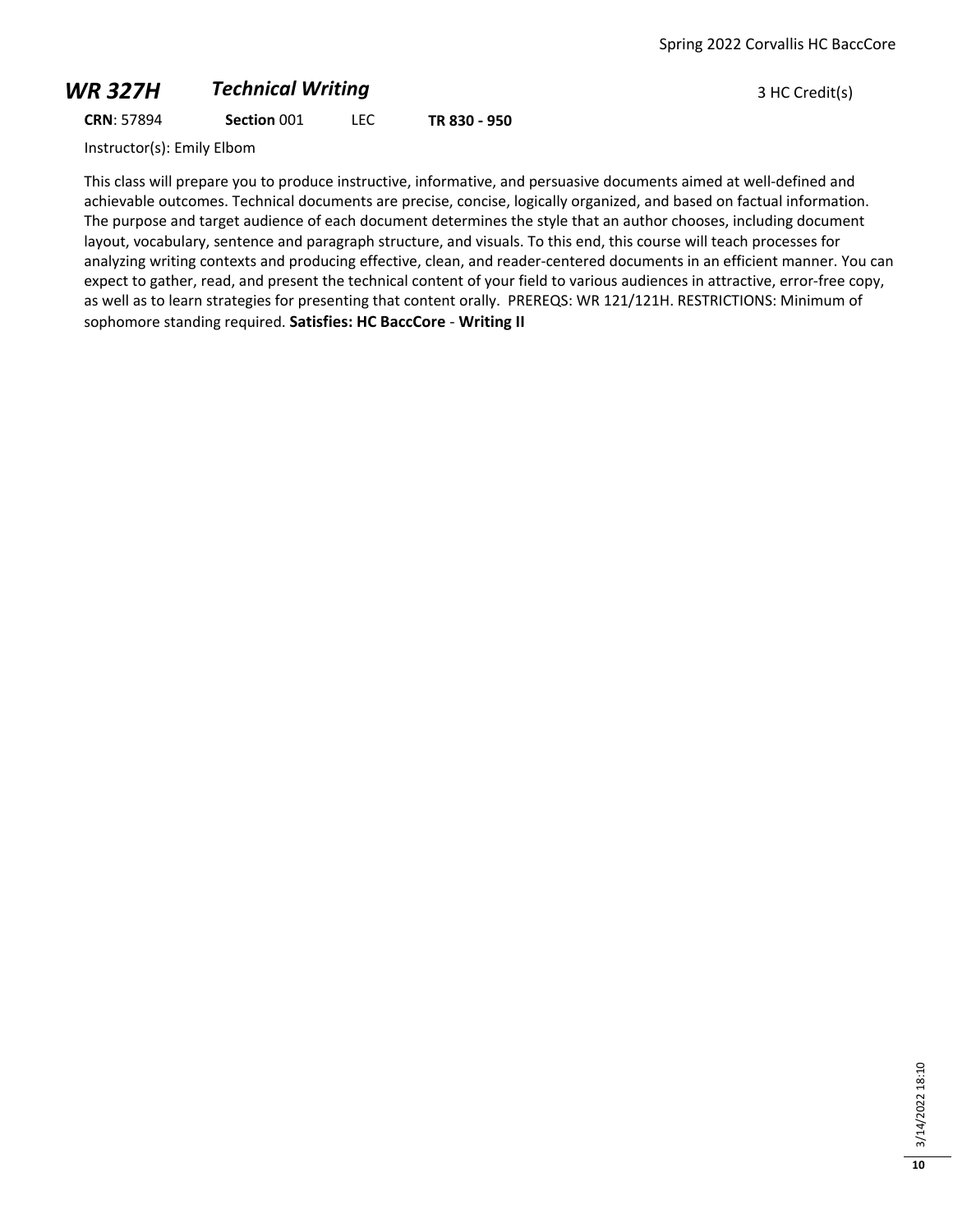# **Spring 2022 Corvallis HC Colloquia**

# *ENSC 407H / Introduction to Traditional Ecological Knowledge (TEK) HC 407*

2 HC Credit(s)

|                             |             | Choose either HC 407 or ENSC 407H |  |
|-----------------------------|-------------|-----------------------------------|--|
| <b>ENSC 407H CRN: 60376</b> | Section 400 | online                            |  |
| <b>HC 407 CRN: 60371</b>    | Section 401 | online                            |  |

Instructor(s): Samantha Hatfield

The goal of this course is to understand Traditional Ecological Knowledge (TEK) and sustainability practices from a Native American perspective, focusing on the Pacific Northwest but also addressing other Tribes nationally. The emphasis will be on techniques the Siletz have implemented and continue utilizing, but we will also incorporate other techniques from tribal perspectives in local and national areas, as well as how these utilizations coincide with agencies on local, state, and federal levels. This class will focus on how state and federal guidelines, laws, and regulations affect and implement tribal policies and tribal members. This course promotes TEK as a viable sustainability technique and teaches students and community members about further understanding TEK, in cooperation through agencies and policies such as treaties and NAGPRA on Indigenous lands, traditional areas, and cultural practices. **This is an Ecampus course. Tuition rates for Ecampus courses are different than on-campus courses and can be found at ecampus.oregonstate.edu/services/tuition. Satisfies: HC Colloquia**

#### *HC 299 Oregon's Bats: Ecology, Engineering, Myths, & Management* 1 HC Credit(s)

**CRN**: 60069 **Section** 001 SEM **T 1600 - 1650**

Instructor(s): Dana Sanchez

Bats often get a bad rap, in part because few people are familiar with them and how they make their living. We will learn about the ecology of species that occur in Oregon, and dive into understanding how and why bats do the amazing things they can do. We will each use portable technology (with cell phones) to record the bat species flying outside our homes through the term that we will analyze as our citizen-science group. Finally, we will think about conservation management needs, including how we can share these priorities with the broader Oregon community. **Satisfies: HC Colloquia**

#### *HC 407* **Writing About Film 1 HC Credit(s) 1 HC Credit(s)**

|                   |                    |            | Choose one section |
|-------------------|--------------------|------------|--------------------|
| <b>CRN: 50903</b> | Section 001        | <b>SFM</b> | F 1400 - 1450      |
| <b>CRN: 60909</b> | <b>Section 038</b> | <b>SFM</b> | F 900 - 950        |

Instructor(s): Eric Hill

This class will explore how we experience film before, during, and after the fact. We often bring expectations to the films we see based on what we have heard from others, as a result of advertising (posters, previews, etc.), or in reaction to the film's subject matter. Many films must overcome these expectations, while others rely on public expectations as a way of drawing an audience into the theater. When we watch a film, much of what we experience can be contextualized by expectations (some become shattered, some are met, some get reworked), environment (going to a theater versus renting DVD), and our frame of mind at the time (consider a film you saw years ago that you experience anew). This is not a film theory class (although we will use some theory) as much as it is an opportunity to examine and discuss how and why we respond to film in certain ways. **Graded: P/N. Satisfies: HC Colloquia**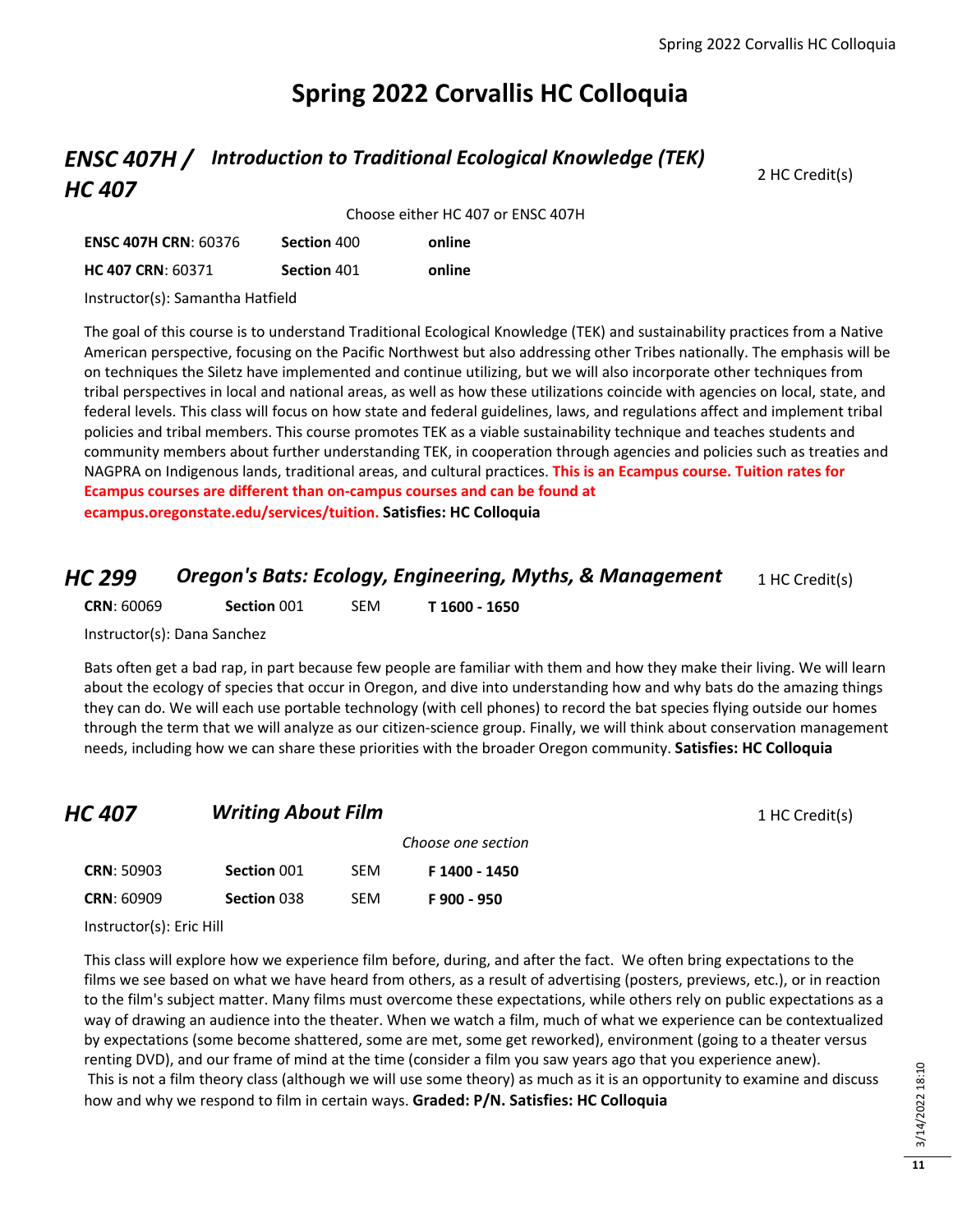#### **HC 407 STEM Outreach as Service Learning Property 2 HC Credit(s)**

**CRN**: 53252 **Section** 002 SEM **R 1800 - 1950**

Instructor(s): Skip Rochefort & Margaret Haak

This colloquium will focus on doing. Students will learn about the delivery of STEM content in typical outreach environments. As students will be learning by doing, a course requirement is participating in five K-12 Outreach events. These 10 hours of outreach participation (approximately every other week) will be part of the course time requirements. Examples of such service-learning opportunities are Family Science and Engineering Nights, SEA Day at Knights game, and school campus visits. Students will also work in groups to develop an outreach activity that can be used at events such as Family Science & Engineering Nights. **Satisfies: HC Colloquia**

#### *HC 407* **A Recovery Plan for a Sick Society 2 HC Credit(s)** 2 HC Credit(s)

**CRN**: 56745 **Section** 003 SEM **R 1200 - 1350**

Instructor(s): Richard Clinton

Abundant natural resources, wide environmental limits, and cheap fossil fuels were the chief enablers of the spectacular successes of the 19th and 20th centuries. The economic growth that these "enablers" made possible came to be relied upon to solve most of society's problems, and of course, it did so for huge proportions of the people of the advanced industrial nations. As a result, continuous economic growth has become the sacrosanct pursuit of all modern economies. Alas, however, continuous growth in a finite system is impossible. That impossibility is being demonstrated most clearly by the effects our way of life is having on the environment, with animal and insect populations plummeting and climate disruptions multiplying. Fortunately, the more farsighted among us have long since recognized the perils of this situation and have thoughtfully explored alternatives. One of the most promising of these is the concept of the steady-state economy. This concept will be the focus of our seminar. Our discussions will be facilitated by our proceeding, two chapters at a time, through a highly accessible book entitled *Enough is Enough: Building a Sustainable Economy in a World of Finite Resources.* You will be asked to write a two-page reaction to each week's reading and to participate in the ensuing discussions, which will be revelatory of just how sick our society actually is. While that is shocking, it is exhilarating to be exploring the feasibility of a well-conceived remedy to our growth addiction, especially one with so many collateral benefits. **Graded: P/N. Satisfies: HC Colloquia**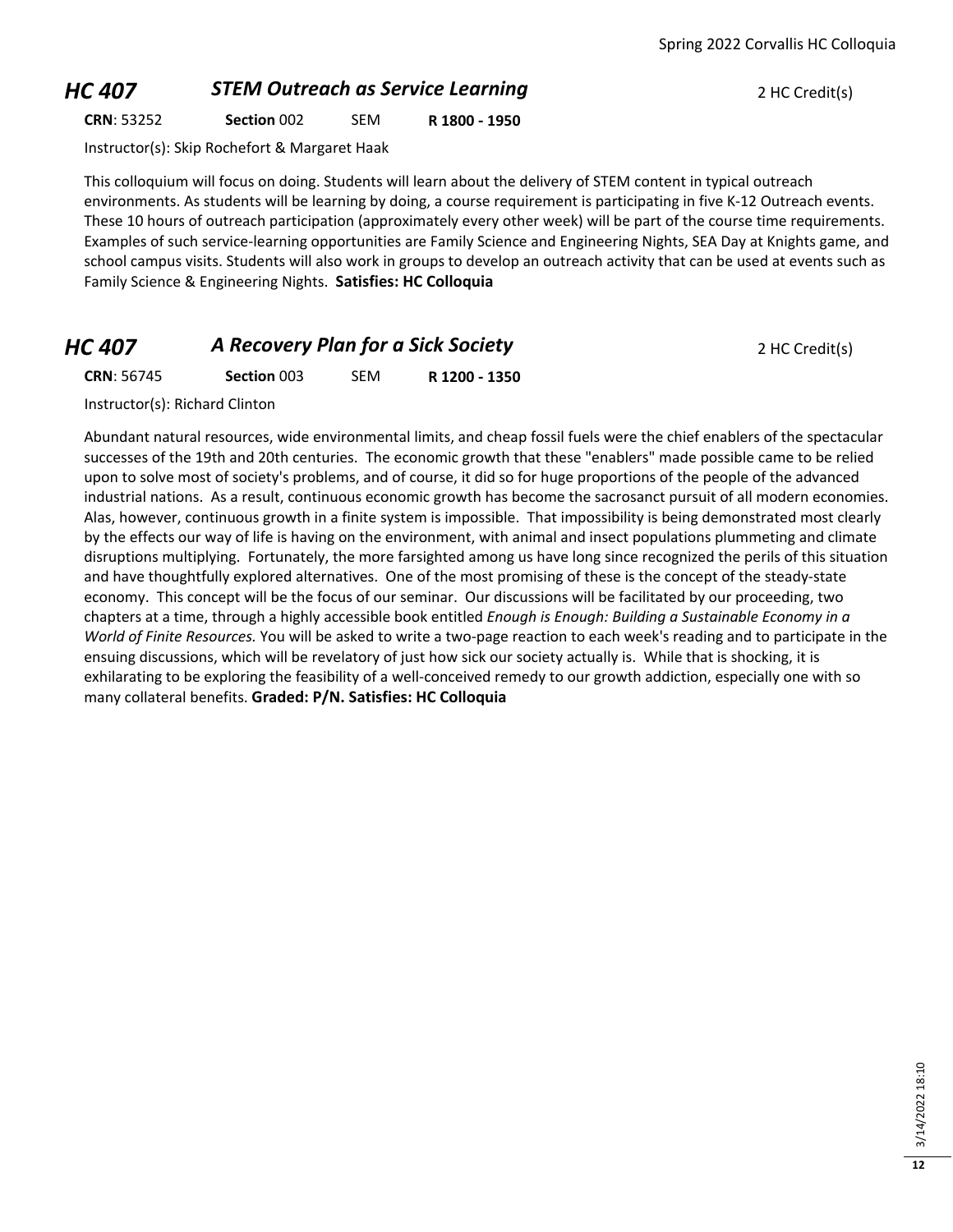## **HC 407 Plastics for Poets** 2 HC Credit(s)

**CRN**: 52906 **Section** 004 SEM **R 1600 - 1750**

Instructor(s): Skip Rochefort

In one of the most memorable scenes from the 1967 movie classic "The Graduate", Ben (Dustin Hoffman) is given an invaluable piece of advice by Mr. McGuire, one of his father's oldest business friends:

Mr. McG: Ben, come with me for a minute. I want to talk to you. I just want to say one word to you. Just one word. Ben: Yes sir

Mr. McG: Are you listening?

Ben: Yes, I am sir.

Mr. McG: PLASTICS!

Ben: Exactly how do you mean?

Mr. McG: There's a great future in PLASTICS. Think about it. Will you think about it? Ben: Yes, I will sir.

And indeed they were the future and still are a major part of the present (because they don't break down and will never go away!). This colloquium will expose students to their reliance on plastics in every aspect of their daily lives -- from soft drinks, shampoos, and baby diapers to automobiles. The material will be presented in such a way that it is accessible to students from all majors. There are no pre-requisites for the course -- other than a genuine interest in learning how and why many of the items we encounter each day are made. After some introductory overview material, the course direction will be determined in large part by the interests of the participants.

This Spring 2022 term we will focus on how plastics pervade our environment – from streets to landfills to our oceans – and why the traditional mantra of recycling – Reduce, Reuse, Recycle – will never work for plastics. **Satisfies: HC Colloquia**

| <b>HC 407</b>     | Deep Wonder: Religion and Fantasy |     |               | 2 HC Credit(s) |
|-------------------|-----------------------------------|-----|---------------|----------------|
| <b>CRN: 60084</b> | <b>Section 005</b>                | SEM | M 1200 - 1350 |                |

Instructor(s): David Arnold

One of the key features of religious experience is wonder, and such authors as C. S. Lewis, J. R. R. Tolkien and J. K. Rowling have achieved works of fantasy that engage us at just this root level. This seminar calls us to enter fantastic worlds populated by elves, Hobbits, Orcs, Wizards and Muggles, and explore how such readerly experience of 'worlds elsewhere' informs our present world upon reentry. We will consider the religious dimensions of such journeys, ways they reveal a felt sense of wonder and awe in the novels. We may also decide which of the films (one from Narnia, one from Middle Earth, one from Hogwarts) best resonate with our imagination as we collaborate in our study of their cultural impact. Perhaps our classroom will fairly shimmer with 'inklings of the sacred!' **Graded: P/N. Satisfies: HC Colloquia**

#### **HC 407 Analyzing Humor** *Analyzing Humor PHC ADI ANALYZING* **<b>***PHC Credit(s)*

|                   |             |            | Choose one section |
|-------------------|-------------|------------|--------------------|
| <b>CRN: 55269</b> | Section 006 | <b>SFM</b> | W 1400 - 1550      |
| <b>CRN: 60910</b> | Section 039 | <b>SFM</b> | M 1200 - 1350      |

Instructor(s): Eric Hill

The writer E.B. White once said, "Humor can be dissected as a frog can, but the thing dies in the process and the innards are discouraging to any but the pure scientific mind." We'll be killing a lot of frogs in this course, examining many types of humor -- including satire (Horatian versus Juvenalian), burlesque, parody, irony, gallows, anti-humor, and more. Students will write analyses and present examples of humor in class, but they will also present their own attempts at writing humor. Students will learn about the various theories of humor, the history and development of different types of humor, and how to use the tools of analysis to examine the various mechanisms of humor. **Graded: P/N. Satisfies: HC Colloquia**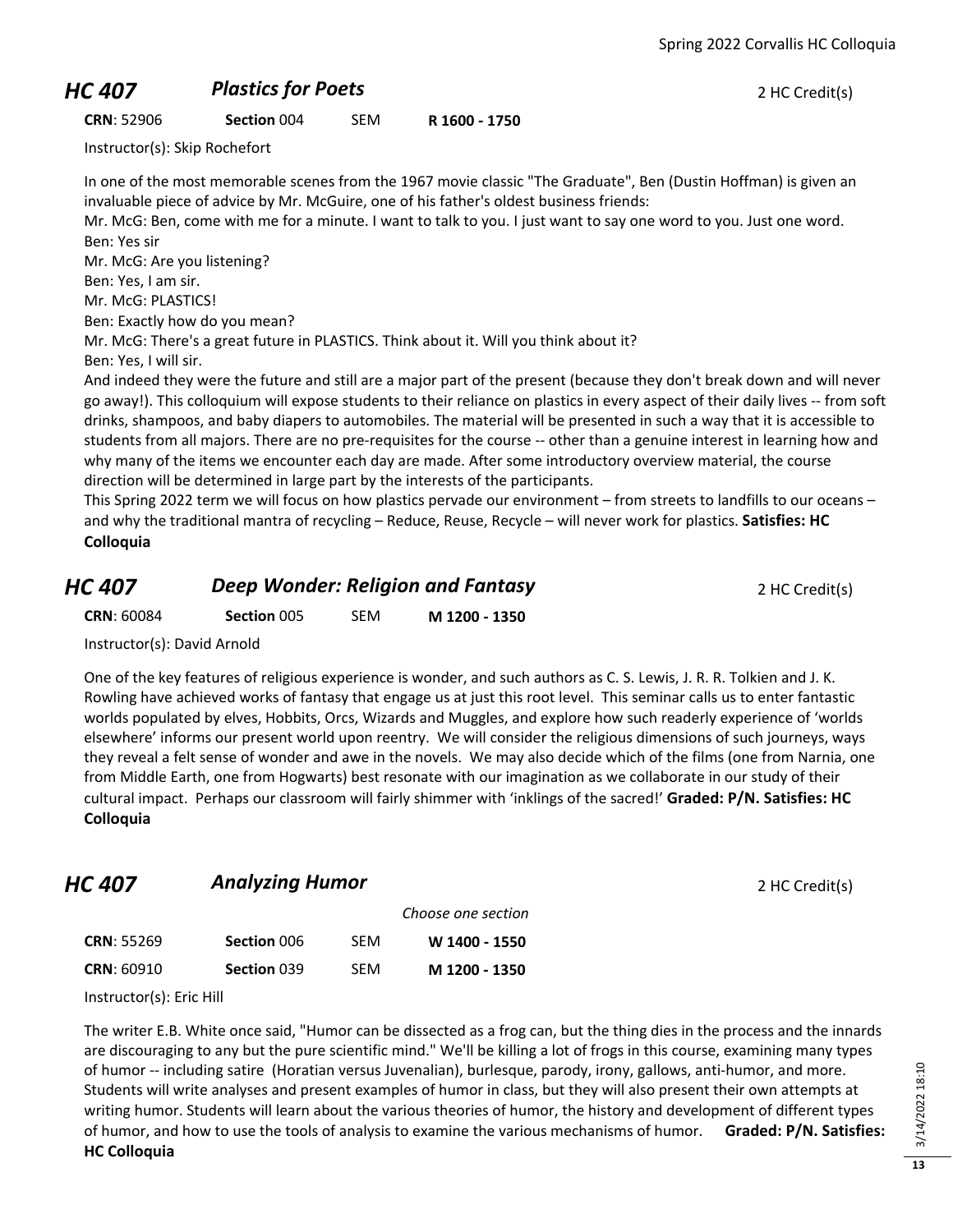# **HC 407 Comparative Planetology Property 2 HC Credit(s)**

**CRN**: 53241 **Section** 007 SEM **TR 1000 - 1050**

Instructor(s): Randall Milstein

This colloquium may appeal to honors students considering space sciences as a field of study. Planetology - often referred to as planetary science - is an interdisciplinary field combining planetary astronomy with geology, geophysics, geochemistry, geomorphology, atmospheric sciences, oceanography, hydrology, glaciology, and astrobiology with intent to describe and suggest physical conditions and processes on other celestial bodies including planets, dwarf planets, moons, and asteroids. This class provides students with an introduction to the fundamental scientific principles of comparative planetology with particular attention to how we know what we know about other celestial bodies and the state of current technologies used to gather Solar System data. **Graded: P/N. Satisfies: HC Colloquia**

#### *HC 407 What Is Creativity?* 2 HC Credit(s)

**CRN**: 57864 **Section** 008 SEM **M 1400 - 1550**

Instructor(s): Jeremy Townley

When we think about creativity, most of us privilege art: painting, sculpture, literature, and film. If we think a little harder, we might include dance, opera, photography, symphonic music, and theater, among other highbrow art forms. Yet why do we usually confine notions of creativity to the fine arts? Don't popular art (graphic novels, Hollywood movies, pop music, public graffiti-murals), not to mention other domains (architecture, computer science, engineering, math, physics), demand similar types of creativity? Is it possible to generalize patterns of thought and/or behavior from one creative endeavor to another? We will explore these and other questions through readings and films by creative practitioners and scholars, short written reflections, small-group and class discussions, informal presentations, a short synthesis essay, and a final creative project. **Graded: P/N. Satisfies: HC Colloquia**

#### *HC 407 Biomimicry: Wisdom and Inspiration from Nature to Solve*  **Human Challenges** 2 HC Credit(s)

**CRN**: 56746 **Section** 009 SEM **TR 900 - 950**

Instructor(s): Shanna Ruyle

Do you see people having challenges with products, services or businesses? Would you like to solve these challenges by borrowing insights and design expertise from other species?

"Biomimicry is a practice that learns from and mimics the strategies found in nature to solve human design challenges  $$ and find hope along the way."—Biomimicry Institute

Explore the biomimicry framework and method of developing innovation for product/service/business design or other global/local challenges. Student-led questions and inquiry will determine which challenges to focus on both individually and in groups throughout the course. Take advantage of spring weather and spend some time outside in nature during this exploration—connect to concepts outside the classroom (literally and figuratively). **Graded: P/N. Satisfies: HC Colloquia**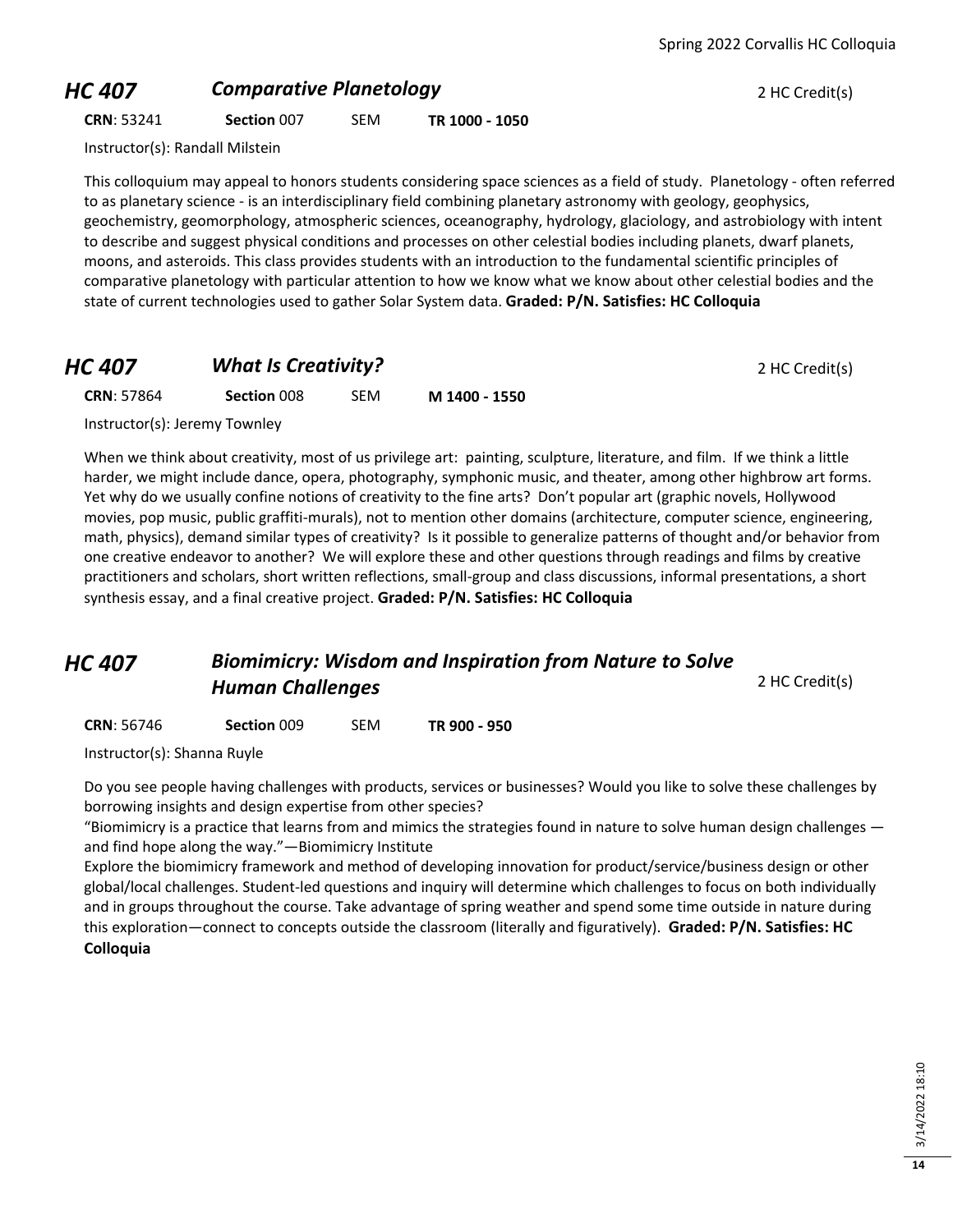#### *HC 407* **Apply Here: National Awards, Fellowships, and More** 1HC Credit(s)

**CRN**: 57865 **Section** 010 SEM **F 1000 - 1050**

Instructor(s): LeAnn Adam

This learning community is designed to guide students through the process of identifying nationally competitive fellowships such as Fulbright, Truman, Rhodes, and Marshall and preparing to apply. Topics covered include risk taking in competitive scenarios and historical legacies of national awards, as well as how to obtain strong letters of recommendation, engage in self-reflection regarding short and long- term goals, write compelling research proposals and personal statements, and develop strong interviewing skills. Students will work collaboratively, regularly sharing samples of their work for feedback and documenting lessons learned in an online journal. At the completion of the colloquium, students will produce either a full sample application package or an application for an actual scholarship. Though the focus is fellowships, the skills gained in this class also apply more broadly to other scholarships, graduate school applications, and job searches. **Graded: P/N. Satisfies: HC Colloquia**

| <b>HC 407</b>     | <b>Ecology, Sustainability, and Human Health</b> |     |                                  | 1 HC Credit(s) |
|-------------------|--------------------------------------------------|-----|----------------------------------|----------------|
| <b>CRN: 54688</b> | Section 011                                      | SEM | R 1000 - 1150                    |                |
|                   |                                                  |     | Meet weeks 2, 4, 6, 8, & 10 only |                |
|                   |                                                  |     |                                  |                |

Instructor(s): Viktor Bovbjerg

The confluence of ecology and human health is key to sustainability—to the continued presence of people on the earth. We will explore population, community, and individual health through the lens of ecology, how humans interact with other organisms and their environments. The course will be a mix of field work and group discussion. Field work will consist of visiting natural and human-altered/built environments, to assess their potential relationships to human health. These trips will form the basis for discussion, to illustrate the deeper relationships of humans and human health to the living and physical environment. Group discussions will be led by both the instructor and colloquium participants. Depending on the topics for the term, outside experts may join us. **Meet weeks 2, 4, 6, 8, & 10 only**. **Course Fee: \$8. Graded: P/N. Satisfies: HC Colloquia**

# *HC 407 From Zombies to Preppers: America's Obsession with*  **Apocalypse** 2 HC Credit(s)

**CRN**: 54178 **Section** 012 SEM **T 1000 - 1150**

Instructor(s): Rob Drummond

Americans of late seem to be spending more and more time both fretting and fantasizing about The End of the World as We Know It. COVID-19 has made worries about the end much more immediate, for sure, but the fascination with the end of all things didn't start there. Without question, however, the last ten to fifteen years in America have seen a notable upswing not only in the number of post-apocalyptic books, movies, and TV series, but also in our fascination with zombies, mass pandemics, and mega-disaster preparedness. What's behind this addiction to the apocalypse? Our goal in the course will be to explore this question. We will categorize societal collapse using a representative range of potential catastrophes, then seek historical and contemporary patterns, look for answers—and try to have some fun doing it. **Graded: P/N. Satisfies: HC Colloquia**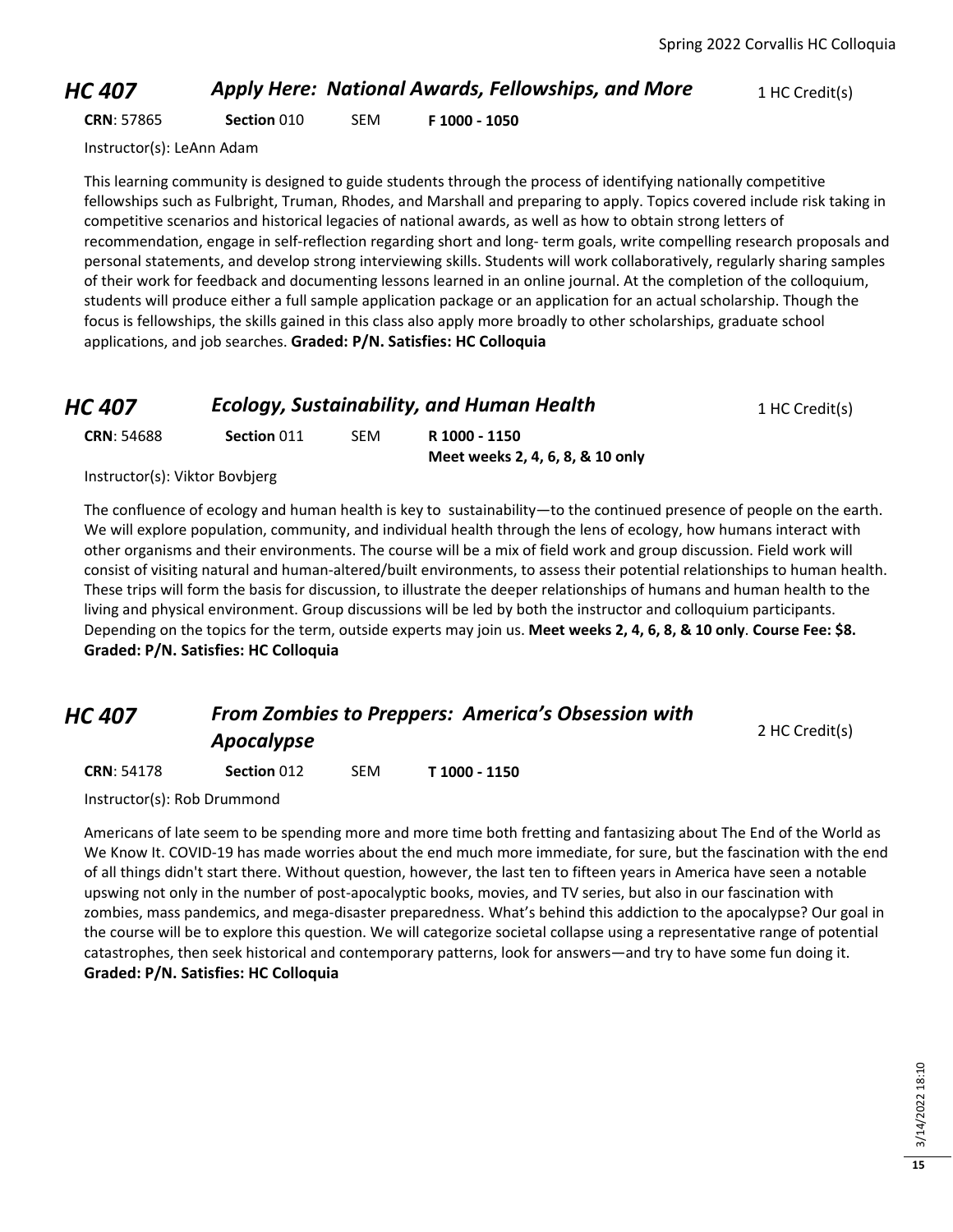#### *HC 407* **Leadership and Positive Psychology 2 HC Credit(s)**

**CRN**: 55268 **Section** 014 SEM **M 1000 - 1150**

Instructor(s): Don Johnson

This seminar focuses on the relationship between leadership and being a well-balanced human being. Leadership is the creation of a solution. Doesn't it make sense that a leader who is a well balanced person and lives a life focused on personal wellness would be better prepared to lead in the creation of solutions that are effective and lasting? In this seminar we will study the work of Martin Seligman, the creator of Positive Psychology, and the designer of the PERMA Theory. We will use the PERMA Theory as the foundation for responding to "real" case studies. **Graded: P/N. Satisfies: HC Colloquia**

#### *HC 407* **Blinded by Science: Famous Cases of Fraud in Science** 2 HC Credit(s)

**CRN**: 60070 **Section** 015 SEM **T 1600 - 1750**

Instructor(s): David Cann & Vince Remcho

Fundamentally, progress in science requires two things: data and transparency. High-quality data is needed so that new theories can be tested and verified through careful, repeatable, and reliable measurements. Absolute transparency is necessary because the myriad of details about the experimental procedures are needed in order to properly reproduce and verify new findings. Scientific progress can take a wrong turn in response to inaccurate data or due to insufficient transparency in how findings are reported. Unfortunately, the aspirations of acquiring high-quality data and full transparency are difficult to fully realize in the real world. High quality data often requires expensive, highly specialized equipment and training, which may not be available to all researchers. In addition, there are often forces acting against the aims of transparency, including the protection of intellectual property, financial conflicts of interest, consideration of national security, and political considerations, for example. Often researchers fall short of minimum expectations of data and transparency due to simple human failings. This colloquium course will explore this subject through a number of case studies of scientific fraud, with the aim of understanding the motivations and assessing the lasting impact. The class discussions will focus on one of the most recent and impactful cases of scientific fraud through the book Plastic Fantastic written by Eugenie Reich. At the end of the term, students will analyze a historical case of scientific fraud and present it to the class. **Graded: P/N. Satisfies: HC Colloquia**

| HC 407            | <b>Creative Writing in Nature</b> | 2 HC Credit(s) |                                                                                               |  |
|-------------------|-----------------------------------|----------------|-----------------------------------------------------------------------------------------------|--|
| <b>CRN: 57877</b> | Section 016                       | <b>SEM</b>     | F 1600 - 1650<br>Two required all-day field trips $(9am - 5pm)$ :<br><b>Saturday April 23</b> |  |
|                   |                                   |                | <b>Saturday May 14</b>                                                                        |  |

Instructor(s): Jeff Fearnside

Class members explore nature—both around them, in Oregon's beautiful natural environment, and within them, through thoughts, associations, and memories—as a catalyst for writing original works of fiction, poetry, and creative nonfiction. Short readings in all three genres provide context for writing exercises based on specific prompts, a nature journal, and two longer creative projects. Special emphasis is on experiential opportunities found in various field trips both locally and further away, including student-led interactions with resident naturalists and other expert guides. **Two all-day field trips (9am – 5pm): Saturday, April 23 & Saturday, May 14. Graded: P/N. Satisfies: HC Colloquia**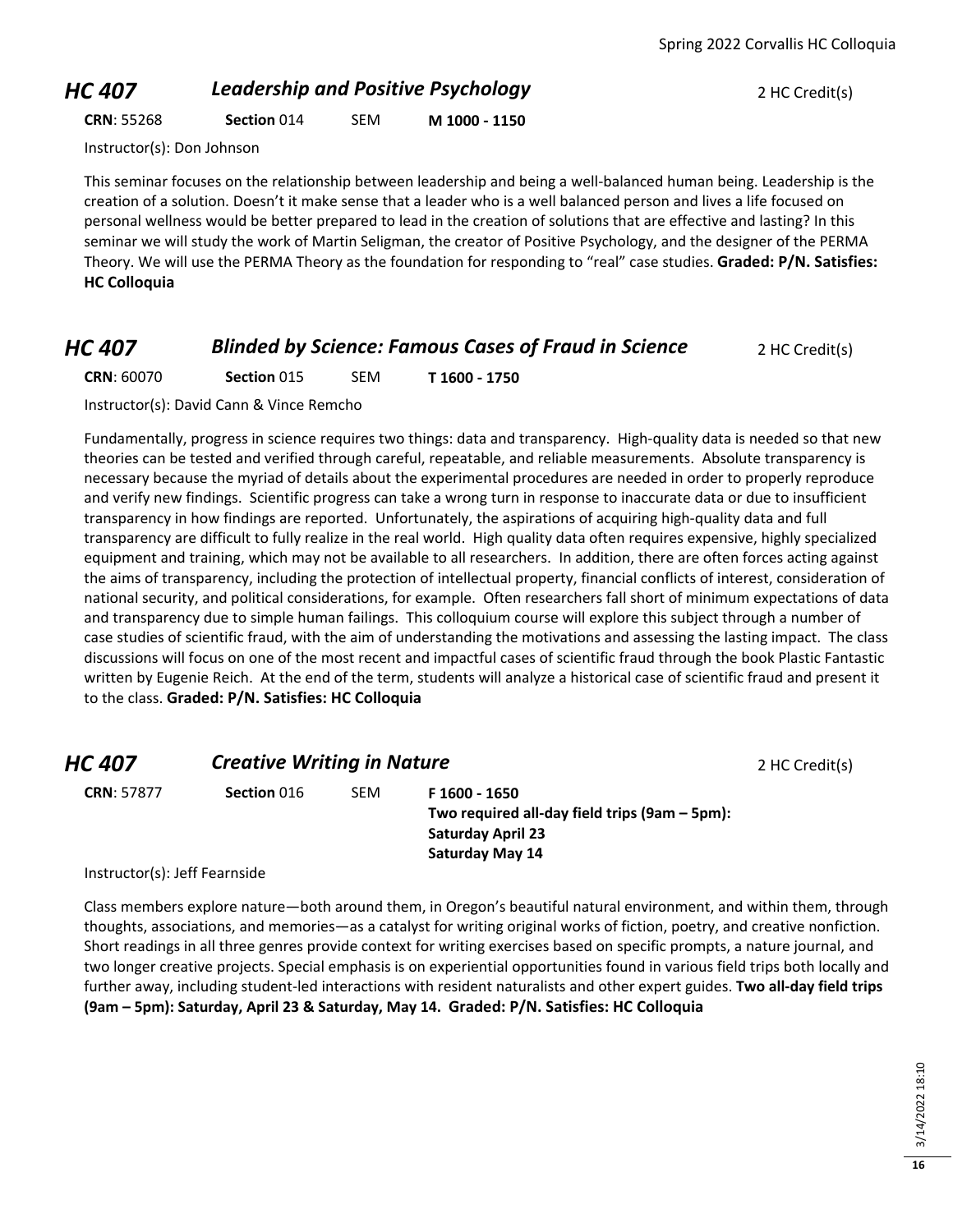#### *HC 407* **The Physics, Chemistry and Engineering of Color** 2 HC Credit(s)

**CRN**: 57878 **Section** 017 SEM **W 1200 - 1350**

Instructor(s): David Cann

Our world is surrounded by color and this colloquium will explore the physics, chemistry and engineering of color. Using examples all around us, we'll discuss the physical mechanisms that create our perception of color. We'll examine examples of color in the natural world, including the blue sky, green grass, red blood, and colorful butterfly wings. We'll also look at how and why color is used in technology and art, from shiny gold coins to road surface markings to display technologies to pigments and dyes. The objective of the colloquium is to see color through the prism of the underlying science to better appreciate how it is perceived. **Graded: P/N. Satisfies: HC Colloquia**

#### *HC 407 Toy-Based Technology for Children with Disabilities* **2 HC Credit(s)**

**CRN**: 54689 **Section** 018 SEM **T 1400 - 1550**

Instructor(s): Sam Logan

This is a 'hands-on' and 'brains-on' course where students will gain skills and knowledge through real-world experience and the reading and discussion of current scientific research related to core course topics. This experience will be driven through engagement with the Go Baby Go (GBG) program. GBG is a community-based outreach program that works with families, clinicians and industry to provide modified ride-on toy cars to children with disabilities to use for fun, function, and exploration. http://health.oregonstate.edu/gobabygo. Students will gain the necessary technical skills such as cutting PVC pipe and basic wiring. Students will work directly with families to customize ride-on car modifications to meet the individual needs of children with disabilities. The technical skills and scientific research will be open and accessible to all students, regardless of previous background or experience. **Satisfies: HC Colloquia**

| <b>Classical Music Portland Live</b><br>HC 407 |             |      |                                           | 1 HC Credit(s) |
|------------------------------------------------|-------------|------|-------------------------------------------|----------------|
| <b>CRN: 60071</b>                              | Section 019 | SEM. | F 1600 - 1750                             |                |
|                                                |             |      | Meets weeks 2 and 10 (4/8/22 and 6/3/22)  |                |
|                                                |             |      | Required all-day field trip, Sunday May 1 |                |
| Instructor(s): Kimary Fick                     |             |      |                                           |                |

Instructor(s): Kimary Fick

Enjoy a field trip to Portland and hear live classical music performances by nationally-renowned ensembles, such as the Oregon Symphony, to experience first-hand the power of classical music. Students will attend live performances and visit the Portland Art Museum for an immersive field trip. In addition to traveling to Portland, the class will meet twice on campus, both before and after the event, to prepare for the trip and discuss the experience. Following the performance, you will submit either a concert review or a creative work in response to your experience. **Required all-day field trip, Sunday May 1. Meets weeks 2 and 10. Graded: P/N. Satisfies: HC Colloquia**

# *HC 407 Speaking Back to Hunger: The Role of Poetry in Addressing*  **Food Insecurity 1** HC Credit(s)

**CRN**: 60081 **Section** 020 SEM **W 1200 - 1350 Meets Weeks 1-5 Only**

Instructor(s): Hiram Larew & Stella Coakley & Lynda Ciuffetti

This colloquium explores the potential of poetry can play in fighting hunger and food insecurity. Hunger trends are discussed as are poetry's features that are relevant to anti-hunger causes. Students visit and reflect on the OSU Food Pantry and also plan (not required to implement) a poetry-focused anti-hunger activity. **Meets Weeks 1-5 Only. Graded: P/N. Satisfies: HC Colloquia**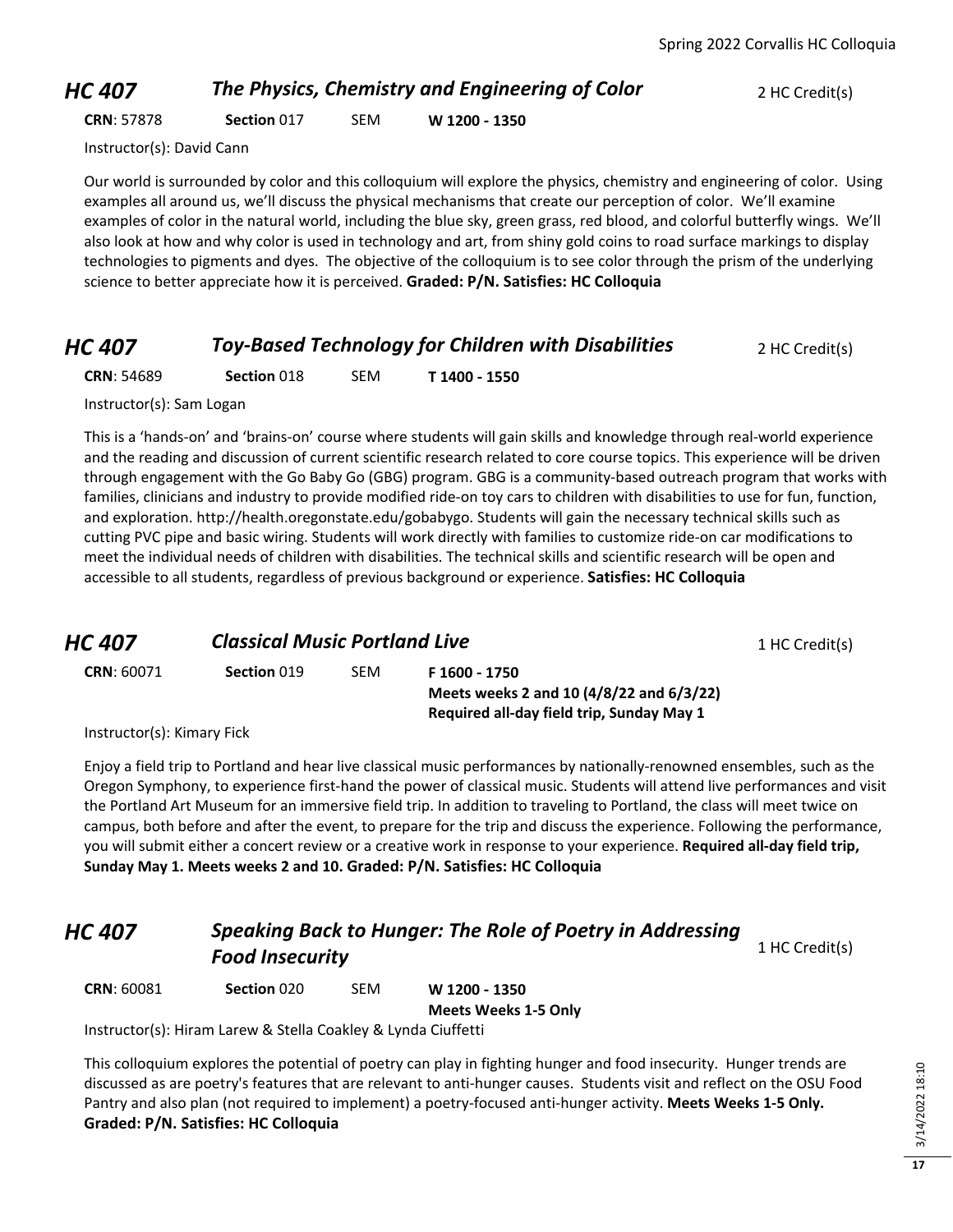#### **HC 407 Experience Coaching in Youth Programs** 1 HC Credit(s)

**CRN**: 60072 **Section** 021 SEM **F 1300 - 1350**

Instructor(s): Karen Swanger

This course focuses on developing the skills necessary to work with youth in any setting. Instruction is based on the model of Positive Youth Development and the research surrounding it. Positive Youth Development focuses on building relationships with youth by increasing confidence, developing character, and competence in life skills, by showing and developing compassion, and most importantly by creating connections. Students will learn to impact the social and emotional growth of any youth they interact with now and in their future careers.

Students will have multiple opportunities to work with youth in a positive youth development setting and develop lesson plans during the course. They will develop applicable skills to working with youth in sport and recreation such as written and oral communication skills, planning and organization, and project and lesson management. Topics will include Positive Youth Development, growth mindset, communication skills, classroom management, game and lesson design, giving and receiving feedback, and so much more! This course is meant for anyone that wants to be a coach or teacher in the future, or who wants to work with youth in any capacity, including in the medical field, schools, and the community. **Satisfies: HC Colloquia**

#### *HC 407 Science, Aesthetics, and the Invention of Altered States of Consciousness* 2 HC Credit(s)

**CRN**: 60080 **Section** 023 SEM **W 1200 - 1350**

Instructor(s): Robin Pappas

The nineteenth through early twentieth centuries saw a transformation in how Western cultures understand human consciousness. This shift was informed in part by "science" – technologies and methods for describing and explaining behavior and experience that were becoming disciplines: neurology, physiology, pharmacy, psychology, and psychiatry and by "aesthetics"-- the artistic, literary, and philosophical texts and perspectives (themselves using technologies and methods) emphasizing the subjective and social relevance of experience. In the interest of documenting "the whole man," these discourses explored experiences reflecting the typically intractable aspects of human consciousness, what Aldous Huxley (author of Brave New World and The Doors of Perception) termed "the mind's antipodes." In short, they investigated altered states of consciousness, particularly those induced by substances. The prominent genre for articulating this transformation was the drug confession. Though first adopted by aesthetic authors, the confession model provided a rhetorical architecture for scientific writers, as well. By looking at how authors describe the phenomena they experience as a result of using substances, particularly psychedelics, we will find new ways to ask questions about topics as diverse as poetic expression, medical ethics, human consciousness, and legal history. Most important to our investigation will be the challenge of understanding how the images used to represent substance use within specific socio-historical moments inform our understandings about and judgments of those behaviors. **Satisfies: HC Colloquia**

#### *HC 407 Road Trip to Nowhere: Hollywood Encounters the Counterculture*

1 HC Credit(s)

**CRN**: 60079 **Section** 024 SEM **T 1600 - 1750**

**Meets Weeks 1-5 only**

Instructor(s): Jon Lewis

What it was like (per Penelope Gilliat's review of *Easy Rider*) "to swing, to watch, to be fond, to hold opinions and to get killed in America" in the counterculture era, roughly 1967-1976? Weekly screenings to include: *The Graduate*, *Easy Rider*, *Medium Cool*, *Klute*, and *Once upon a Time in Hollywood*. **Meets Weeks 1-5 only. Satisfies: HC Colloquia**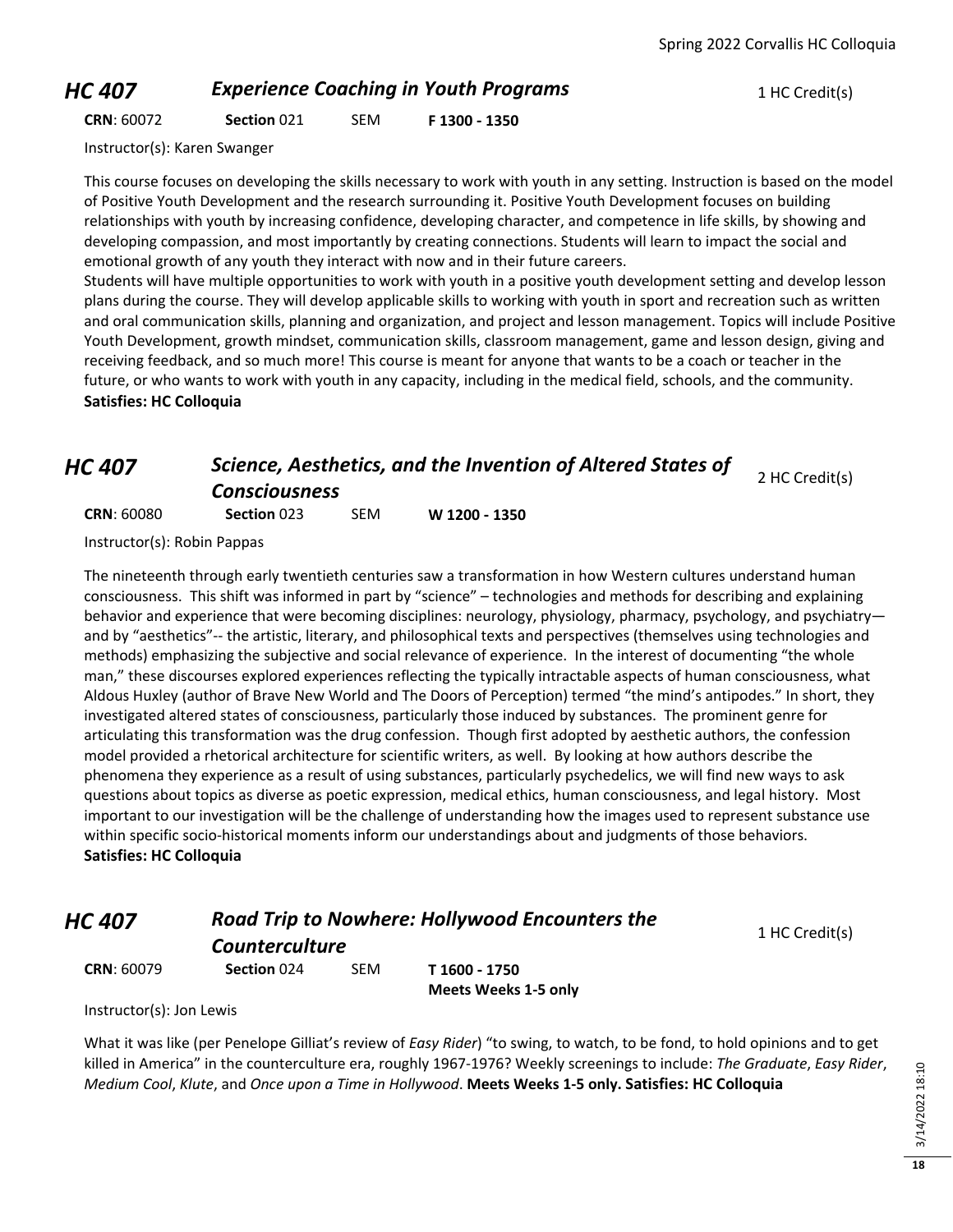#### **HC 407 Science, Ethics and Star Trek** 1 HC Credit(s)

**CRN**: 55917 **Section** 025 SEM **R 1400 - 1450**

Instructor(s): Diana Rohlman

"What you're doing isn't self-defense. It's the exploitation of another species for your own benefit. My people decided a long time ago that that was unacceptable, even in the name of scientific progress." – Captain Kathryn Janeway, Starfleet. To this day, while we have the ability to clone animals (and therefore humans), the ethical and moral ramifications have tempered many scientific advances. The fictional universe of *Star Trek* often explores the nexus of advanced technologies and the resultant ethical considerations. This class will use episodes from the *Star Trek* universe, paired with real-life case studies to delve into the seen and unforeseen consequences of science and medicine. We will go where few have gone before, using *Star Trek* as a lens to understand the role of ethics in biological and clinical research. Engage! **Satisfies: HC Colloquia**

| <b>HC 407</b>     | <b>Resilience, the Personal and the Political</b> |     |               | 2 HC Credit(s) |
|-------------------|---------------------------------------------------|-----|---------------|----------------|
| <b>CRN: 60078</b> | Section 026                                       | SEM | M 1600 - 1750 |                |

Instructor(s): Mary Carmel Finley

Resilience is commonly defined as the ability to withstand disturbance. We will collectively explore the concept of resilience, both personally, and across disciplines (the arts and humanities, the social sciences, and the sciences). We will consider the role of citizens within an ecosystem, and the linkage between social justice and environmental conservation. Class activities will be aimed at strengthening confidence in critical thinking by exploring different ways of understanding. Students will keep a journal, write two papers, and engage in quizzes of the readings. The final project will be to depict your personal ecosystem. **Satisfies: HC Colloquia**

#### *HC 407* **Exploring the History of Commerce through Board Games** 2 HC Credit(s)

**CRN**: 60077 **Section** 027 SEM **R 1400 - 1550**

Instructor(s): Dennis Adams

What can board games teach us about human interaction throughout time? Let's find out! In this class we will explore the economic and historical themes of various Euro-style board games by actually playing selected games in class. Expect self-directed research, informal presentations, playful debate, and reflective writing.

This class is intended to be fun and highly interactive. We'll alternately educate, learn from, impress, and oppress (as games occasionally demand) each other, all in a spirit of mutual respect and curious exploration. **Graded: P/N. Satisfies: HC Colloquia**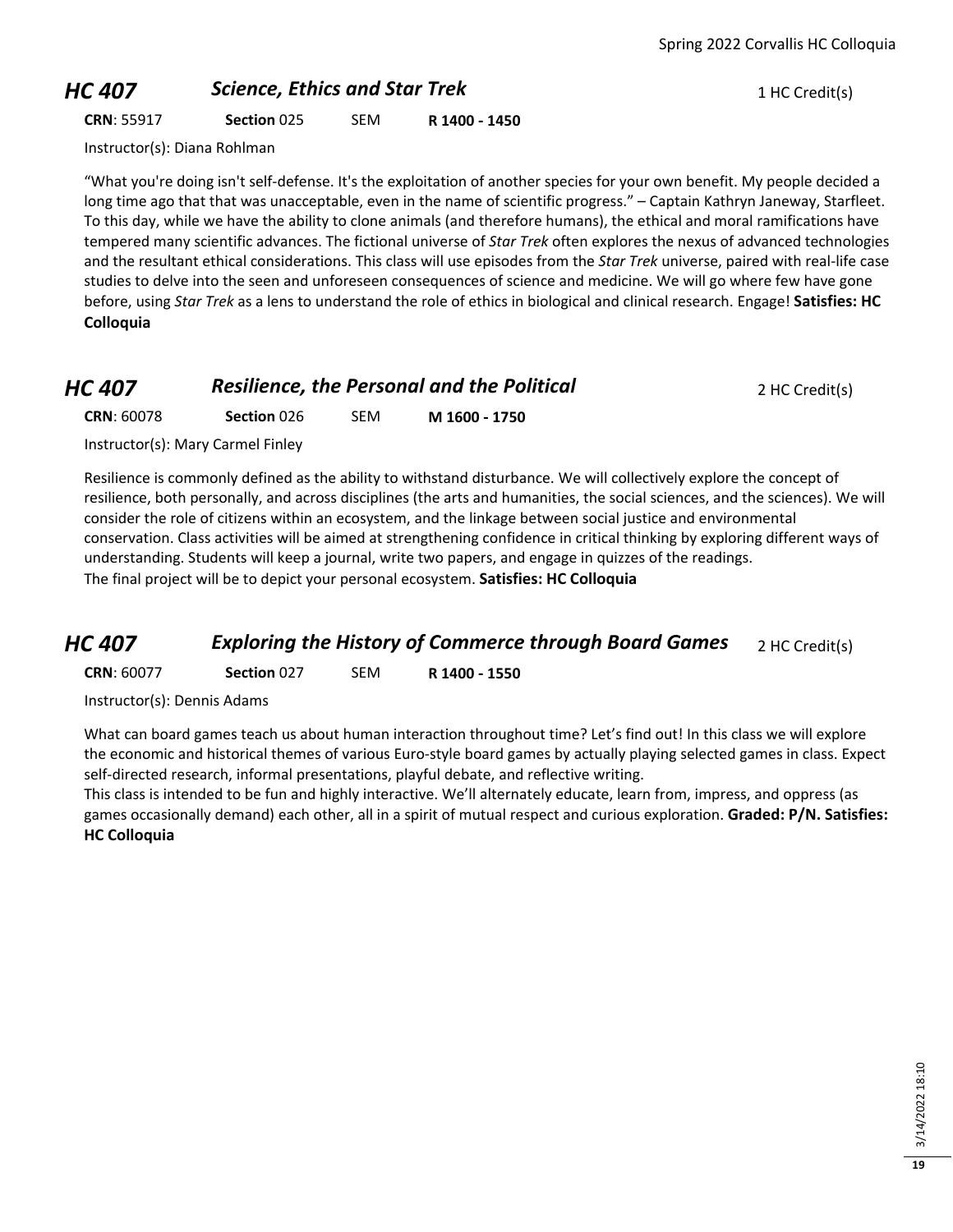#### *HC 407* **Earning Your Wings: Private Pilot Ground School** 2 HC Credit(s)

**CRN**: 60076 **Section** 028 SEM **W 1600 - 1750**

Instructor(s): Vincent Remcho

Learning to fly is something that many of us dream of yet few of us capitalize on. As of the end of 2017, there were an estimated 609,000 active, certificated pilots in the US: of the US population of 327 million people, fewer than 0.2% are pilots! Regardless of whether your drive to learn more about aviation and/or become a pilot is purely for enjoyment, for personal travel, or to lead to a career, the process starts in the same way for all of us: with ground school. This course will equip you to take and pass the FAA's Private Pilot Written Exam, indicating that you have completed ground school. Your next step will be to start flight training, which you can do locally with the Oregon State Flying Club if you choose. Class will meet once per week for one hour, and you will have 1-2 hours of additional online work to do on your own schedule, consisting of some reading, practice problems, and video tutorials. Class time will be invested in presentation of key aviation, navigation, and communication topics with discussion. In week 7 you will take a practice FAA written exam to demonstrate your preparedness to register to take the actual test in an FAA testing center locally. (Taking the FAA written is not required to pass the class.) **Graded: P/N. Satisfies: HC Colloquia**

#### **HC 407 What is a Good Society?** 1 HC Credit(s)

**CRN**: 56958 **Section** 029 SEM **T 1200 - 1350 Meets Weeks 1-5 only**

Instructor(s): Tenisha Tevis

Incorporating materials from the humanities, social sciences, and education, this course invites students to selfexamination and engaged citizenship. Such grounding will help students develop the agency and flexibility necessary to navigate a rapidly changing political, social, and economic environment. Through the use of film and other course materials, the course will cover topics related to education; race, gender, class, and identity politics; athletes and activism; as well as religion and politics. **Meets Weeks 1-5 only. Graded: P/N. Satisfies: HC Colloquia**

*HC 407* **At Home in the World? The Politics of Global Citizenship** 2 HC Credit(s)

**CRN**: 60075 **Section** 031 SEM **F 1200 - 1350 This section will be delivered Remotely for Spring 2022**

Instructor(s): Philipp Kneis

Multiple crises are challenging every single country on the planet and with it the global order. Most recently, both Climate Change and the Coronavirus pandemic have shown that the global and the local need to be considered together, and that after years of an increased focus on the national level, a more global perspective is needed. We are also seeing the very concepts of democracy and democratic citizenship and participation under attack. As a consequence, this requires every person on the planet to see themselves as citizens of a world that needs cooperation rather than division. Throughout the course, we will explore key concepts of global cultural studies and political theory such as cosmopolitanism, post-colonialism, mobility, migration, and human rights. In their own research, students will be able to apply the theoretical perspectives introduced in the readings to practical problems in international politics and policy. **This section will be delivered Remotely for Spring 2022. Satisfies: HC Colloquia**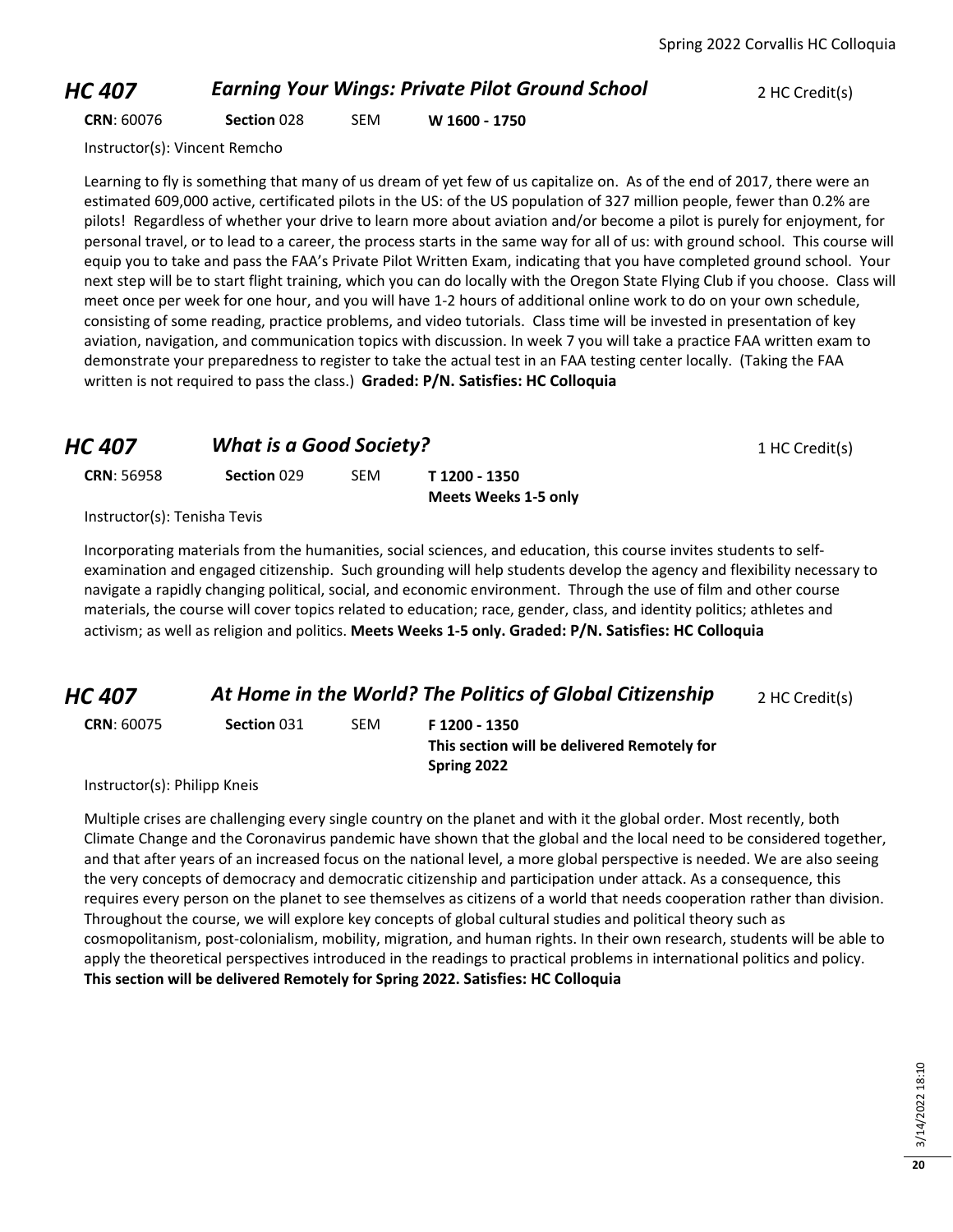#### *HC 407* **Trolls, Haters and Online Violence** 2 HC Credit(s)

**CRN**: 60074 **Section** 032 SEM **T 1400 - 1550**

Instructor(s): Brian Fuller

While many have decried the rise of incivility in online discussion and discourse, we've just begun the process of understanding the origins, dynamics, and consequences of this shift. The activity of trolling is clearly connected with the rise of social media, but does this mean that it's a technological problem? Are hatred and intolerance increasing in our multicultural society, or are the haters just getting louder? How do we combat online violence and harassment? Is this simply the price we pay for using social media in a democracy? Or is this all just a result of the proprietary algorithms of Youtube and Facebook? In this colloquium, we'll investigate these and related questions, as we explore the historical, technological and theoretical origins of our current situation. **Graded: P/N. Satisfies: HC Colloquia**

#### *HC 407* **The Handmaid's Tale: Gender, Race, and Religion in Gilead** 2 HC Credit(s)

**CRN**: 57224 **Section** 033 SEM **MW 900 - 950**

Instructor(s): Elizabeth Barstow

In this course, you will read Margaret Atwood's novels *The Handmaid's Tale* and *The Testaments*, and you will also watch the first season of the Hulu adaptation of *The Handmaid's Tale*. Both the novels and the television show force us to ask difficult questions about personal freedom; the responsibilities of national governments; the relationships between men, women, and children; the diverse ways in which religion can be interpreted and put to use in society; and the nature and causes of human happiness. Moreover, the content of these stories requires us to take a hard look at United States history (most specifically at the history of slavery and the exploitation of black bodies) and also at our many potential futures as a society. In this class, your engagement with the material will culminate in the production of a short piece of fiction (or possibly a screenplay or poem) in which you write from the standpoint of one of the characters we meet in Gilead. As a class, we will create a collection of stories that broadens our understanding of the many people who inhabit and shape everyday life in Gilead. **Graded: P/N. Satisfies: HC Colloquia**

#### *HC 407 The US Supreme Court: Exploring, Critically Analyzing, and*  **Demystifying Selected Landmark Cases and Controversies** 2 HC Credit(s)

**CRN**: 60361 **Section** 034 SEM **F 1000 - 1150**

Instructor(s): Tom Scheuermann

This course comprises an introduction to and exploration of the workings and decisions of the U.S. Supreme Court - through focusing on three landmark cases chosen for their impact on U.S. society and social/political discourse, and because of their controversial – and frequently misunderstood – rulings and rationales. Students will engage in basic legal research on and exploration of these cases and related/underlying sources of law and opinion. The class will be encouraged to think deeply and critically about the impact of the rulings in these cases -- through presenting and leading discussions with fellow students on three landmark decisions. Case presentations and class discussions will by design include differing, including opposing, points of view and perspectives. An overall goal of the course is for the students (and the instructor) to achieve a deeper and more nuanced understanding of Supreme Court case law and processes in general, to appreciate the logic and legitimacy of differing perspectives on these cases and issues, and to de-mystify both the process and content of Court rulings. **Graded: P/N. Satisfies: HC Colloquia**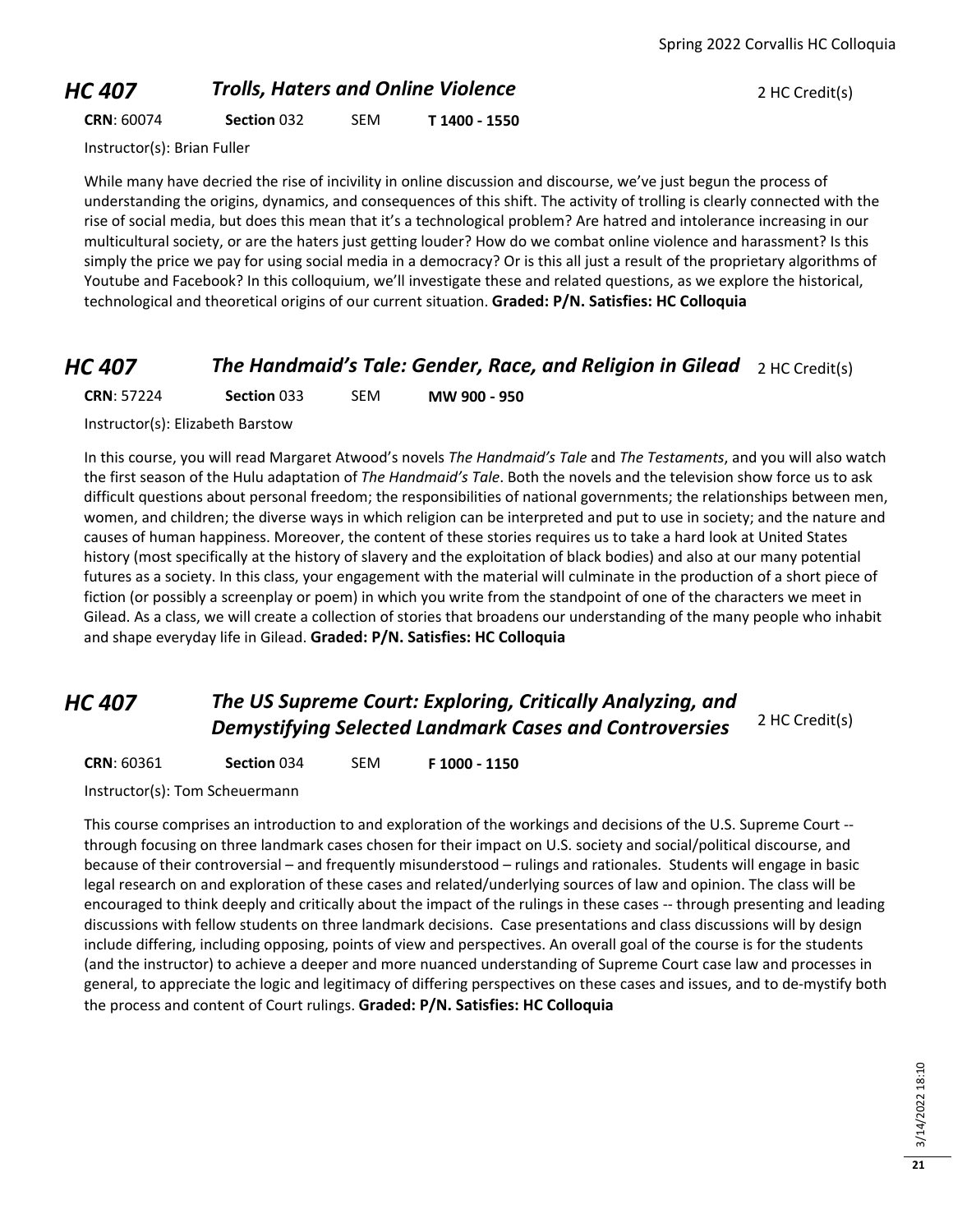## *HC 407 Advanced Topics in Bioenergetics and Application to*  **Human Health and Disease** 2 HC Credit(s)

**CRN**: 60362 **Section** 035 SEM **MW 1400 - 1450**

Instructor(s): Matthew Robinson

Bioenergetics involves energy production, consumption and storage with a focus on mitochondrial metabolism. Explores topics including metabolic disease, physical activity, aging and drugs interactions with emphasis on clinical testing procedures, biochemical assessment of mitochondrial function and testing whole-body metabolism. Emphasizes skills for students pursuing medicine, nursing, pharmacy and clinical research. **Satisfies: HC Colloquia**

#### *HC 407 Publishing Underground: Publishing Technology and*  **Radical Reform** 2 HC Credit(s)

**CRN**: 60368 **Section** 036 SEM **T 1200 - 1350**

Instructor(s): Kelly McElroy & Korey Jackson

From AIDS activists and zines to social media and protests to anti-lynching activism and pamphleteering -- how have activists made their voices heard through specific kinds of publishing? And how have their strategies created new types of publications, even entirely new genres? This course explores different modes of publishing by looking at historical and contemporary social reforms and the technologies that enable them (moveable type and the printing press, xerography/photocopying, and web-based platforms). We will examine how publications come out of and feed into particular social movements, discovering just how the politics of activism are informed by (and themselves inform) a wide variety of publication techniques and technologies. We will consider not only the use of various publishing formats but also how institutions of power have reacted to their use, and how such publications have been censured or co-opted. We will also look at how alternative publishing attracts audiences of readers alienated by more formal or traditional modes of publishing. There will also be ample opportunity to try your hand at creating your own publications using the technologies discussed in class: making is an important part of how we learn together. At the end of the term you'll have the chance to create a final project using one of the publishing methods from class, addressing a social movement or social justice issue you're passionate about. **Graded: P/N. Satisfies: HC Colloquia**

| <b>HC 407</b>     |                    | <b>How Morality Polarizes People</b> |                      |  |
|-------------------|--------------------|--------------------------------------|----------------------|--|
| <b>CRN: 60378</b> | <b>Section 037</b> | SFM                                  | R 1200 - 1350        |  |
|                   |                    |                                      | Meets weeks 1-5 only |  |

Instructor(s): Dan Arp & Barb Taylor

In almost every aspect of public life, Americans are divided by their views on politics, religion and science. Good people often have sharply differing opinions about current issues and seem unwilling to listen to other viewpoints. All of us belong to one or more 'in' groups with which we share and reinforce values, ideals, and opinions. Examples can include belonging to religious groups, political groups, and socioeconomic groups. Our identity with these groups can strongly influence what sides we take about particular issues, often more than we realize, and make it harder for us to communicate with others who don't share our views. How do these beliefs develop and strengthen in individuals, cultures and groups? What happens when data or evidence challenges the thinking of the group? We will use the framework created by moral psychologist, Jonathan Haidt, to understand how an individual's morality emerges and is sustained. We will examine the value and importance we give to each of six different moral elements, like fairness and loyalty, and the role of our culture, family life and social influences. We will consider the "elephant and rider" analogy to describe how we respond to situations or threats to our beliefs or our group. The class will explore various examples of such 'in' groups, how the opinions of the group are reinforced by social media, targeted news outlets and other sources, and what it takes for a group to alter its thinking. As different 'in' groups become more polarized from other groups, how do we initiate dialogues to find common ground and advance needed changes? Learning objectives will be met with in class discussions, out-of-class readings, and writing assignments. **Meets weeks 1-5 only**. **Satisfies: HC Colloquia**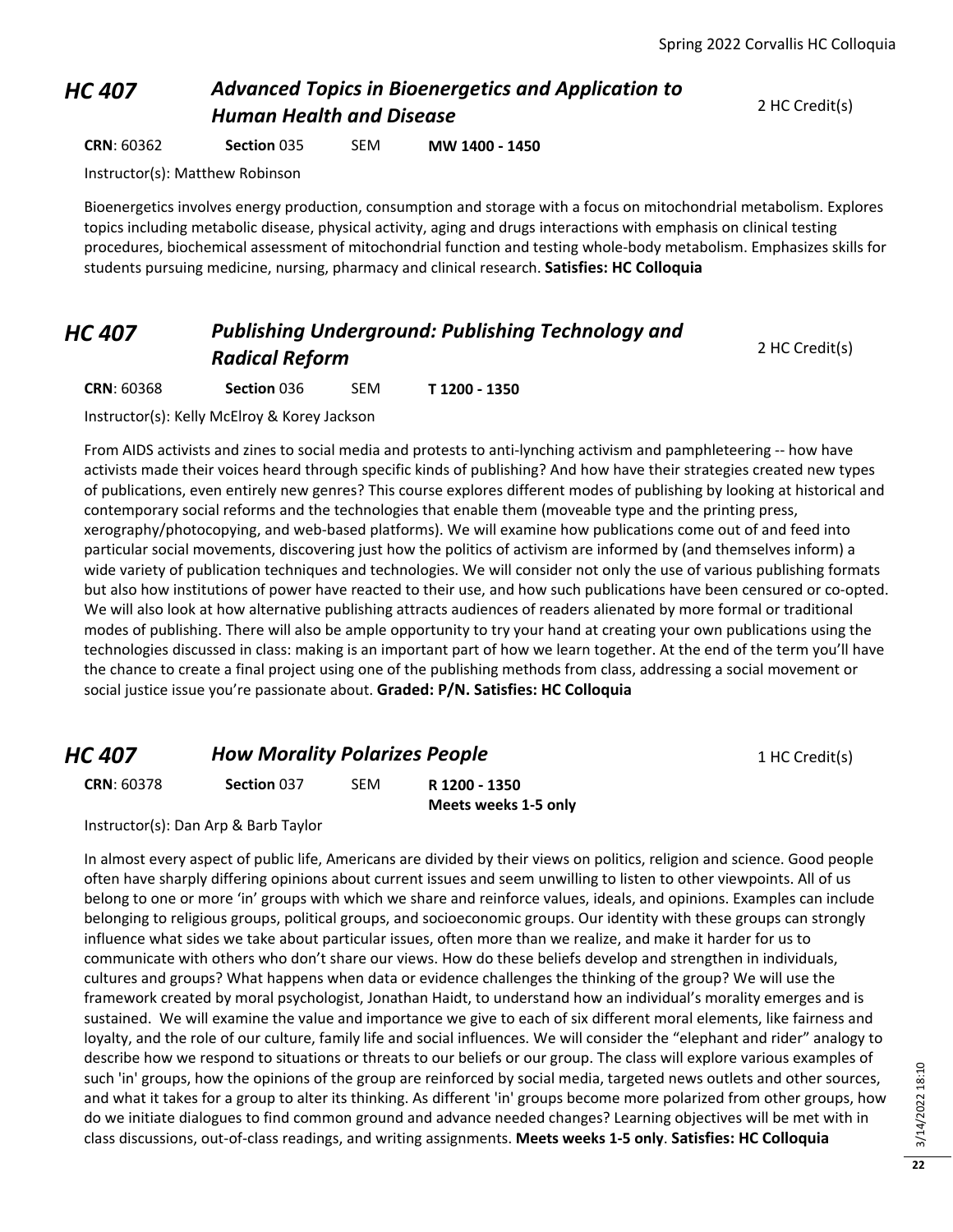#### **HC 407 Lady Detectives 2 HC Credit(s)**

#### **CRN**: 60370 **Section** 400 online **online**

Instructor(s): Clare Braun

From Agatha Christie's Miss Marple to Kristen Bell's Veronica Mars, women have solved some of the dastardliest crimes of the detective genre both on the page and on the screen. We will look at a variety of texts and films featuring lady detectives—some very ladylike indeed, some decidedly not—to examine the cross-sections between gender and genre. How do these detectives use their performance of gender to solve mysteries? How do these stories challenge, reinforce, and/or complicate traditional notions of gender and crime? **This is an Ecampus course. Tuition rates for Ecampus courses are different than on-campus courses and can be found at ecampus.oregonstate.edu/services/tuition. Graded: P/N. Satisfies: HC Colloquia**

Choose either HC 407 or ENSC 407H

# *ENSC 407H / Introduction to Traditional Ecological Knowledge (TEK) HC 407*

| <b>ENSC 407H CRN: 60376</b> | Section 400 | online |
|-----------------------------|-------------|--------|
| <b>HC 407 CRN: 60371</b>    | Section 401 | online |

Instructor(s): Samantha Hatfield

The goal of this course is to understand Traditional Ecological Knowledge (TEK) and sustainability practices from a Native American perspective, focusing on the Pacific Northwest but also addressing other Tribes nationally. The emphasis will be on techniques the Siletz have implemented and continue utilizing, but we will also incorporate other techniques from tribal perspectives in local and national areas, as well as how these utilizations coincide with agencies on local, state, and federal levels. This class will focus on how state and federal guidelines, laws, and regulations affect and implement tribal policies and tribal members. This course promotes TEK as a viable sustainability technique and teaches students and community members about further understanding TEK, in cooperation through agencies and policies such as treaties and NAGPRA on Indigenous lands, traditional areas, and cultural practices. **This is an Ecampus course. Tuition rates for Ecampus courses are different than on-campus courses and can be found at ecampus.oregonstate.edu/services/tuition. Satisfies: HC Colloquia**

#### **PH 407H The Physics and Philosophy of Time** 1 HC Credit(s)

2 HC Credit(s)

**CRN**: 53927 **Section** 001 SEM **F 1400 - 1450**

Instructor(s): Albert Stetz

This is a one-credit Honors College seminar course intended for all Honors students regardless of major or class standing. We will explore such questions as what is time anyway? Why does time have a definite direction despite the fact that most of the equations of physics are time-symmetric? Does time flow like a river or do we move through it? What time was it before the universe came into existence, and in fact does time make any sense during the very earliest stages of the expansion of the universe? These are traditionally philosophical questions for which modern physics has some surprising answers, and as you might expect, these answers raise further questions. **Satisfies: HC Colloquia**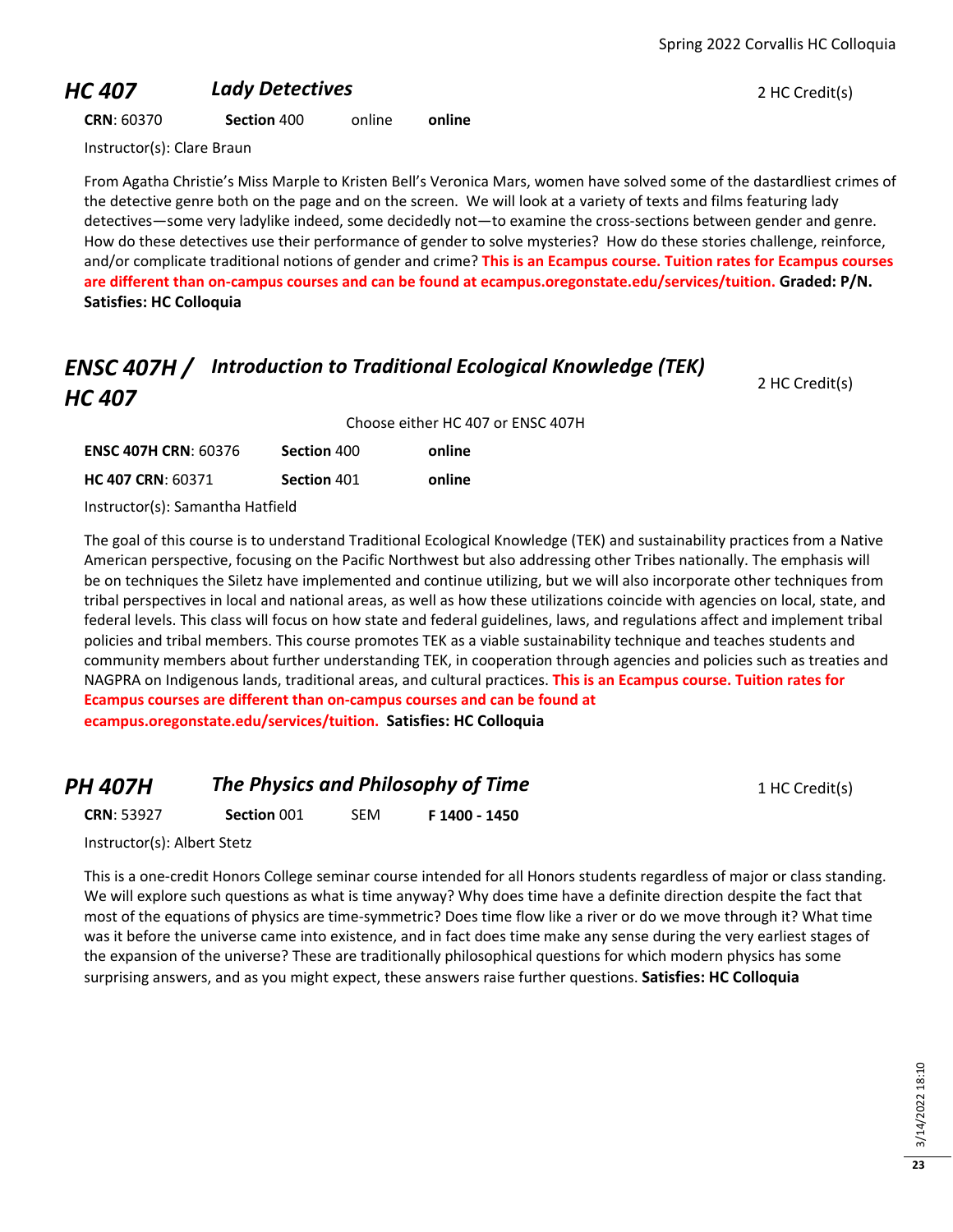# **Spring 2022 Corvallis HC Electives**

#### *BA 162H* **Innovation Nation - Ideas to Reality 18 AM 2 AM 2 HC Credit(s)**

#### **This course is shared with a section for COB Dean's Academy students. Honors students should register for REC section 019 and choose either LEC section 010, 012, or 014.**

|                   |             |      | Register for the REC section |                |
|-------------------|-------------|------|------------------------------|----------------|
| <b>CRN: 55267</b> | Section 019 | REC. | F0900 - 0950                 | Sandra Neubaum |
|                   |             |      | And choose one LEC section   |                |
| <b>CRN: 55261</b> | Section 010 | LEC. | TR 1100 - 1150               | Amy Neuman     |
| <b>CRN: 55263</b> | Section 012 | LEC. | TR 1300 - 1350               | Amy Neuman     |
| <b>CRN: 55265</b> | Section 014 | LEC. | TR 1400 - 1450               | Amy Neuman     |

Second course in a two-course sequence. Topics include evaluating entrepreneurial capabilities, creativity and innovation, opportunity recognition, impression management, and responsible business practices. Continues a conversation on self-management, offering opportunities for active reflection on critical skill sets necessary for success in today's global market. **This course is shared with a section for COB Dean's Academy students. Honors students should register for section 019 and choose either section 010, 012, or 014. 2 out of the 3 OSU credits earned will count toward Honors College requirements.** PREREQS: BA 161/161H. RESTRICTIONS: For first-year, pre-business students only. **Satisfies: HC Elective**

#### *BA 240H / BA 360H Finance /*  **Introduction to Financial Management** 4 HC Credit(s)

**BA 240H and BA 360H are crosslisted, meaning they are the same class that meets together at the same day/time. This course is also shared with a section for COB Dean's Academy students. Honors students should register for section 001. Choose either BA 240H section 001 or BA 360H section 001.**

| <b>BA 240H CRN: 57845</b> | Section 001 | IFC. | TR 800 - 950 |
|---------------------------|-------------|------|--------------|
| <b>BA 360H CRN: 60066</b> | Section 001 | TEC. | TR 800 - 950 |

Instructor(s): Jonathan Kalodimos

Introduces basic tools of finance and applications of financial theory in use today. These tools include rates of return, the time value of money, those that can be applied to capital budgeting decisions, and the logic and fundamentals of financial statements. It is designed to enhance a student's approach to financial decision-making and emphasizes quantitative approaches to decision making. This course will also introduce students to equity and debt markets and securities, and serves as a stepping stone to advanced courses in finance. **This course is shared with a section for COB Dean's Academy students. Honors students should register for section 001.** PREREQS: BA 211/211H and ECON 201/201H. RESTRICTIONS: For Business majors/minors only. Minimum of sophomore standing required. **Satisfies: HC Elective**

### **BA 260H Introduction to Entrepreneurship A HC Credit(s)** 4 HC Credit(s)

**This course is shared with a section for COB Dean's Academy students. Honors students should register for section 001.**

**CRN**: 55259 **Section** 001 LEC **MW 1400 - 1550**

Instructor(s): Sanjai Terrazas Tripathi

Topics include evaluating entrepreneurial capabilities, creativity, business plan creation, opportunity assessment and feasibility analysis, business implementation, new product introduction, and seeking funds. **This course is shared with a section for COB Dean's Academy students. Honors students should register for section 001.** RESTRICTIONS: Pre-Business Majors/Minors only. Minimum of sophomore standing required. **Satisfies: HC Elective**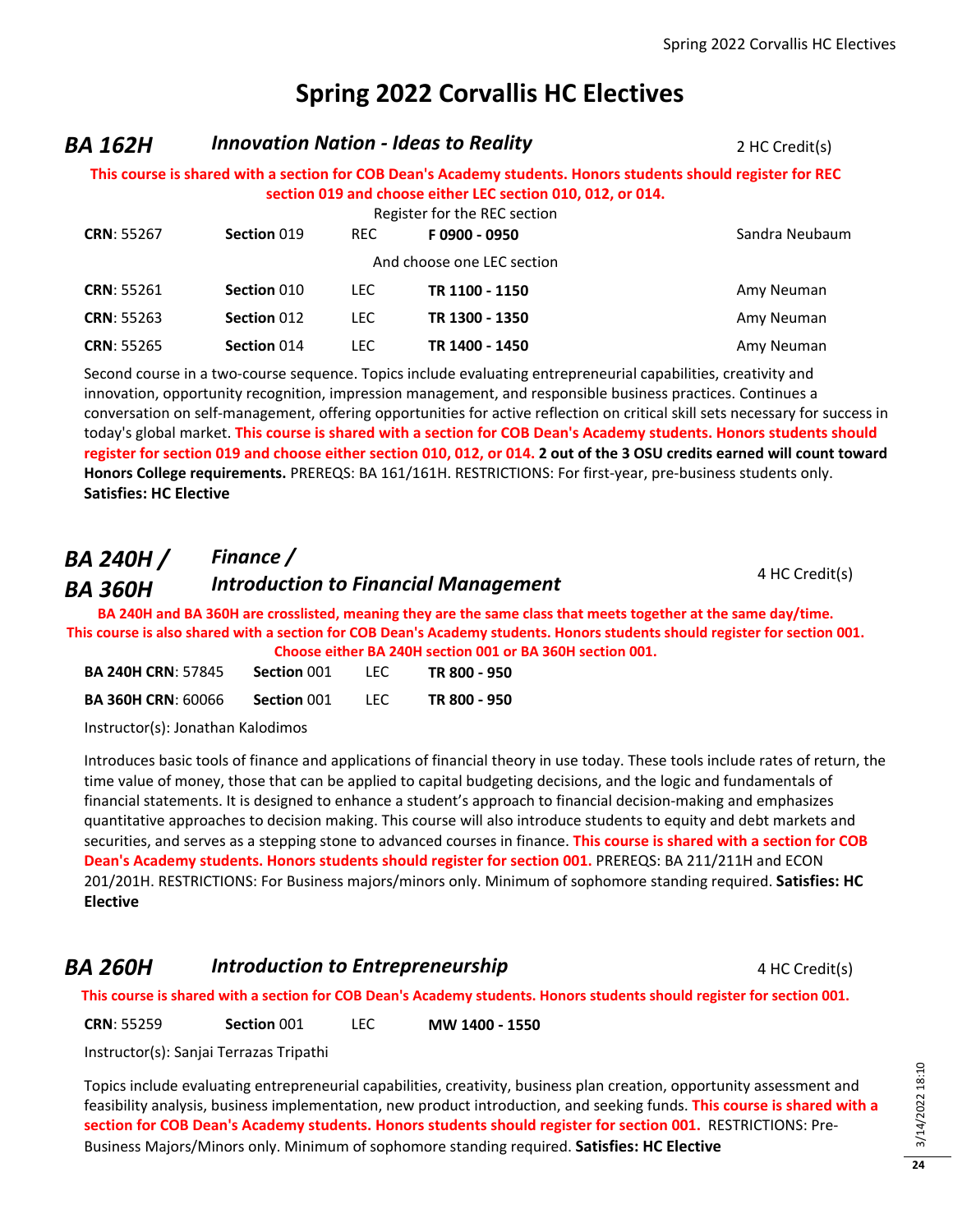#### **BA 270H Business Process Management A ALC Credit(s) 4 HC Credit(s)**

**This course is shared with a section for COB Dean's Academy students. Honors students should register for section 001.**

**CRN**: 55913 **Section** 001 LEC **TR 1200 - 1350**

Instructor(s): V.T. Raja

Integrates core concepts from Business Information Systems (BIS) with those of Operations Management and introduces a process-oriented view of the flows of materials, information and services through and across organizations. The course helps students identify information-bearing events, assess and improve process efficiency, learn to model and analyze business processes, and understand the interactions between human behavior and process design. **This course is shared with a section for COB Dean's Academy students. Honors students should register for section 001.** PREREQS: BA 275/275H RESTRICTIONS: Business majors/minors only. Minimum of sophomore standing required. **Satisfies: HC Elective**

#### **BA 347H International Business 1 AM <b>4** HC Credit(s)

**This course is shared with a section for COB Dean's Academy students. Honors students should register for section 001.**

**CRN**: 57847 **Section** 001 LEC **TR 1600 - 1750**

Instructor(s): Rajat Panwar

Integrated view of international business including current patterns of international business, socioeconomic and geopolitical systems within countries as they affect the conduct of business, major theories explaining international business transactions, financial forms and institutions that facilitate international transactions, and the interface between nation states and the firms conducting foreign business activities. **This course is shared with a section for COB Dean's Academy students. Honors students should register for section 001.** PREREQS: ECON 202/202H and (BA 230/230H or BA 330). RESTRICTIONS: Business majors/minors only. Minimum of junior standing required. **Satisfies: HC Elective**

### **BA 357H Operations Management** 4 HC Credit(s)

**CRN**: 57849 **Section** 001 LEC **MW 800 - 950**

Instructor(s): Gary Micheau

Decision making in managing the production of goods and services: product planning, process planning, facility planning, control of quantity, cost and quality. Special emphasis on exponential forecasting, inventory management, work methods, project management, productivity improvement, and international comparisons. **This course is shared with a section for COB Dean's Academy students. Honors students should register for section 001.** PREREQS: (BA 275/275H or BA 276) and (BA 270/270H or BA 302/302H) RESTRICTIONS: Business majors/minors only. Minimum of junior standing required. **Satisfies: HC Elective**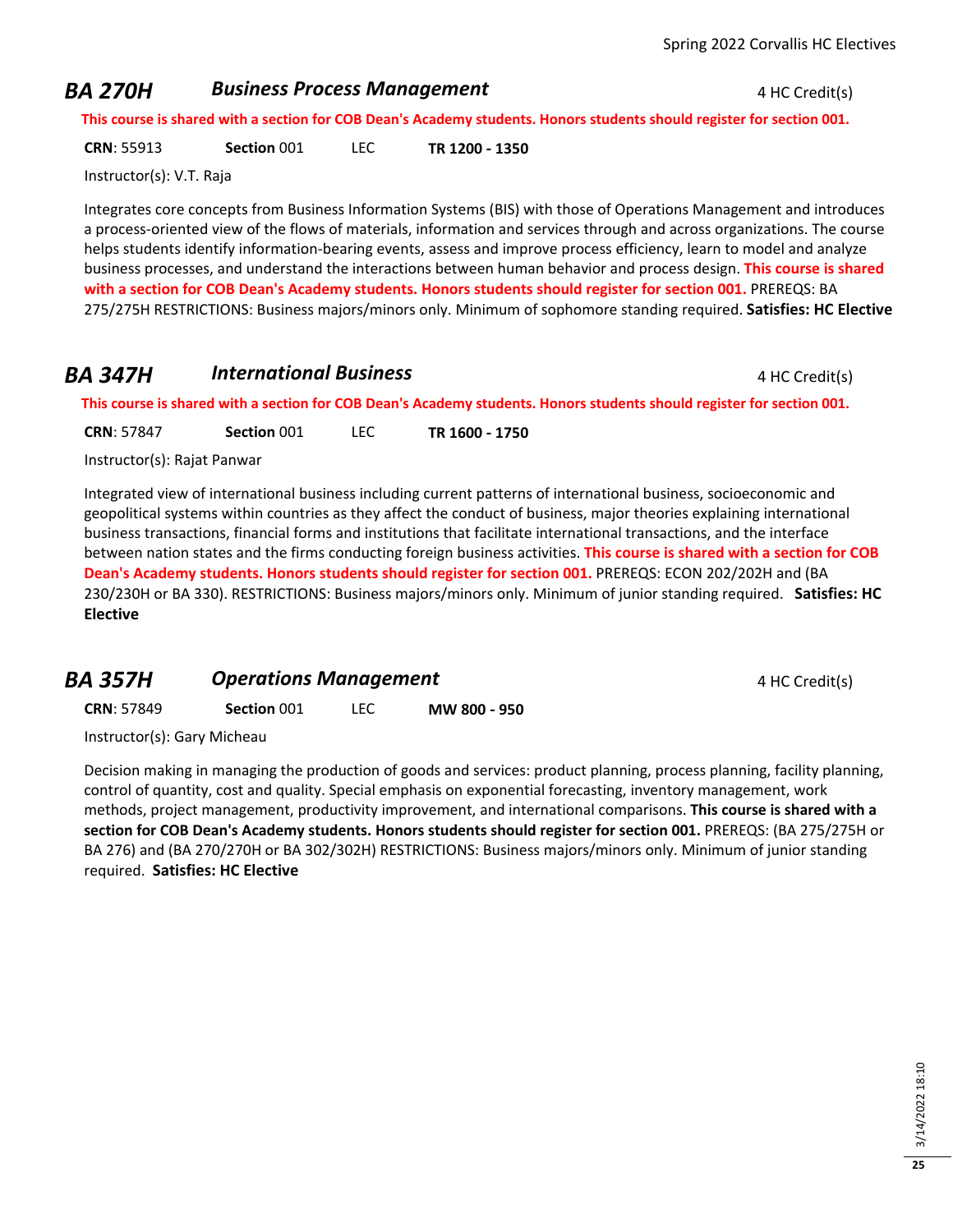#### *BA 360H / BA 240H Introduction to Financial Management /*  **Finance** 4 HC Credit(s)

**BA 240H and BA 360H are crosslisted, meaning they are the same class that meets together at the same day/time. This course is also shared with a section for COB Dean's Academy students. Honors students should register for section 001.**

|                           |             |         | Choose either BA 240H section 001 or BA 360H section 001. |
|---------------------------|-------------|---------|-----------------------------------------------------------|
| <b>BA 240H CRN: 57845</b> | Section 001 | - LEC.  | TR 800 - 950                                              |
| <b>BA 360H CRN: 60066</b> | Section 001 | - LEC - | TR 800 - 950                                              |

Instructor(s): Jonathan Kalodimos

Explore the issues facing a financial manager in new business ventures, small businesses, and corporations. Focus on the role of the financial manager in business settings, explores the functions of a financial manager in financial analysis, forecasting, planning, and control; asset and liability management; capital budgeting; and raising funds for new business ventures, small businesses, and corporations. **This course is shared with a section for COB Dean's Academy students. Honors students should register for section 001.** PREREQS: (BA 211/211H or BA 215/215H or BA 315) and (ECON 201/201H or AEC 250/250H or AEC 251). RESTRICTIONS: For Business majors/minors only. Minimum of sophomore standing required. **Satisfies: HC Elective**

| BA 466H | Integrative Strategic Experience |                                                                                                                        | 4 HC Credit(s) |
|---------|----------------------------------|------------------------------------------------------------------------------------------------------------------------|----------------|
|         |                                  | This course is shared with a section for COB Dean's Academy students. Honors students should register for section 001. |                |
|         |                                  |                                                                                                                        |                |

**CRN**: 55915 **Section** 001 LEC **MW 1200 - 1350**

Instructor(s): John Morris

Provides students with an overview of the basic concepts in strategic management. Students learn frameworks and models to understand and analyze a firm's external environment and internal resources in an effort to create sustainable competitive advantages. Analysis and critique of conventional conceptions of business ethics. Evaluation of ethical issues involving businesses at firm, national, and international levels. **This course is shared with a section for COB Dean's Academy students. Honors students should register for section 001.** PREREQS: (BA 240/240H or FIN 340/340H or BA 360/360H) and BA 352/352H and BA 357/357H and (BA 223/223H or BA 390/390H). RESTRICTIONS: Business majors/minors only. Senior standing required. **Satisfies: HC Elective**

# *BI 311H* **Genetics 4** HC Credit(s)

| <b>CRN: 54687</b> | Section 001 | TEC.       | TR 1200 - 1320 |
|-------------------|-------------|------------|----------------|
| <b>CRN: 55013</b> | Section 010 | <b>RFC</b> | W 1200 - 1250  |

Instructor(s): Michael Blouin

Fundamentals of Mendelian, quantitative, population, molecular, and developmental genetics. Class will feature group activities, discussions, and student presentations. PREREQS: (BI 211/211H and BI 212/212H and BI 213/213H) or (BI 221/221H and BI 222/222H and BI 223/223H) or (BI 204 and BI 205 and BI 206). **Satisfies: HC Elective**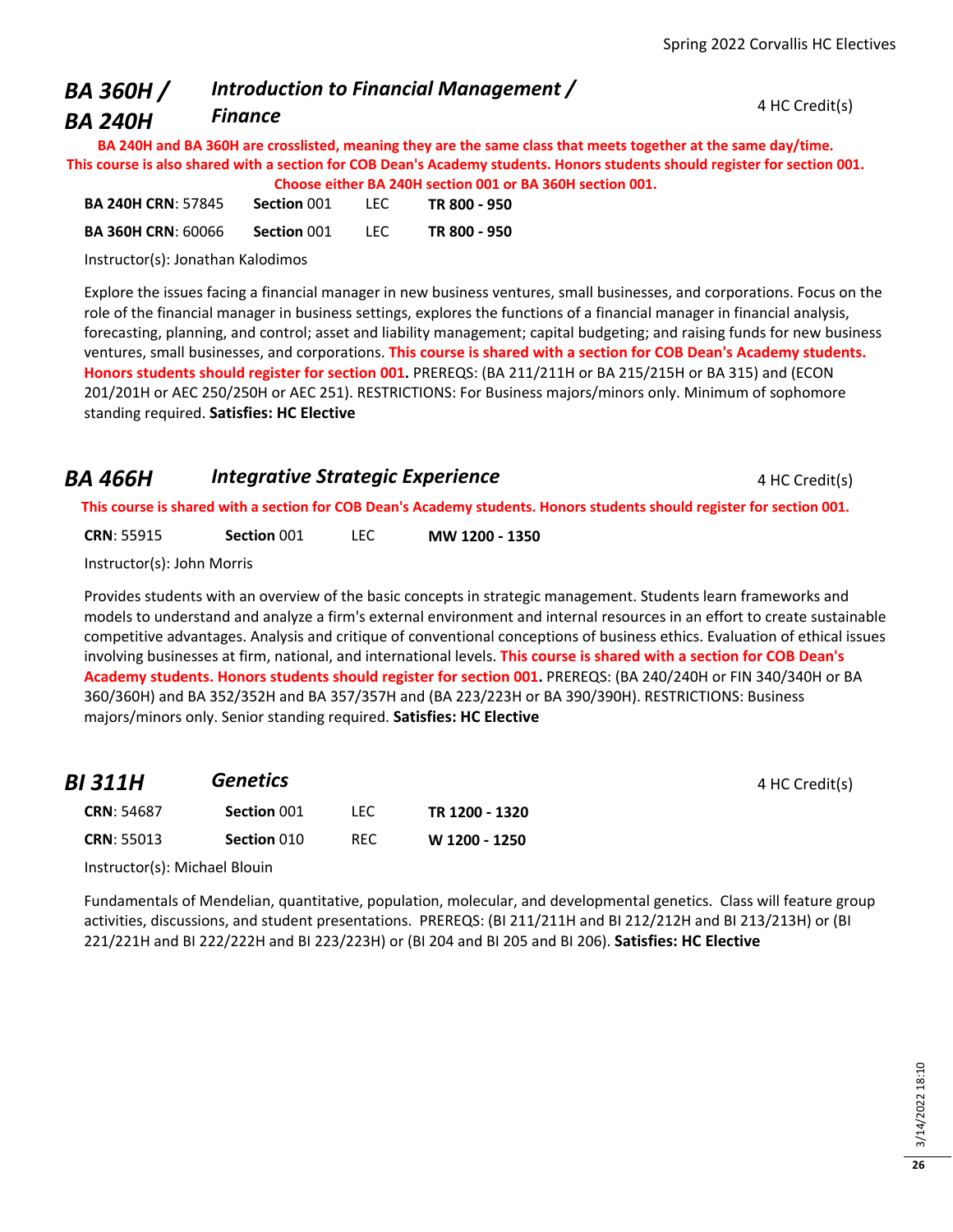#### **CH 463H Experimental Chemistry II CH 463H Experimental Chemistry II 1 Experimental Chemistry II**

**Must contact Chemistry department to register**

| <b>CRN: 51421</b> | Section 001 | LEC  | WF 1300 - 1350 |
|-------------------|-------------|------|----------------|
| <b>CRN: 51422</b> | Section 010 | I AB | WF 1400 - 1650 |

Instructor(s): Christine Pastorek

Second-level integrated laboratory course for majors in chemistry and related disciplines, covering experimental techniques of analytical, inorganic, organic and physical chemistry. **Must contact Chemistry department to register.** PREREQS: CH 362/362H and (CH 324 or CH 461/461H) and CH 442. CH 442 can be taken concurrently. **Course Fee: \$44. Satisfies: HC Elective**

| <b>CHE 333H</b>   | <b>Transport Phenomena III</b> |            | 1 HC Credit(s) |  |
|-------------------|--------------------------------|------------|----------------|--|
| <b>CRN: 53924</b> | Section 001                    | TEC.       | MW 800 - 850   |  |
| <b>CRN: 53925</b> | Section 010                    | <b>STU</b> | TR 1400 - 1450 |  |

Instructor(s): Gregory Rorrer

A unified treatment using control volume and differential analysis of binary mass transfer, prediction of mass transport properties, and introduction to mass transfer operations. **1 out of the 3 OSU credits earned counts toward Honors College Requirements.** PREREQS: CHE 331/331H or CHE 332/332H. RESTRICTIONS: For Engineering majors/minors only. **Satisfies: HC Elective**

| <b>ENGR 212H Dynamics</b> |             |               | 3 HC Credit(s) |
|---------------------------|-------------|---------------|----------------|
| <b>CRN: 57859</b>         | Section 001 | MWF 900 - 950 |                |

Instructor(s): Anthony Nix

Kinematics, Newton's laws of motion, and work-energy and impulse-momentum relationships applied to engineering systems. PREREQS: (ENGR 211/211H and PH 211/211H. RESTRICTIONS: For Pre-Engineering, Engineering, Pre-Forestry, and Forestry students only. **Satisfies: HC Elective**

| <b>HC 409</b> | <b>Conversants</b> | 1 HC Credit(s) |
|---------------|--------------------|----------------|
|---------------|--------------------|----------------|

**CRN**: 50890 **Section** 007 PRAC

Instructor(s): Leanna Dillon

The INTO OSU Cultural Ambassador Conversant Program provides an opportunity for honors students to earn credit while participating in a mutual cultural exchange. Participating honors students commit to meeting on average one hour per week with their international partner, keep a log of the times and places they met and the topics discussed, and complete a 2 page reflections paper due at the end of the term. Program information including the application process, is available at https://intoosu.oregonstate.edu/volunteer#CACP-Volunteers. Students must meet with an HC advisor to complete a Learning Agreement. Applications must be submitted online no later than the end of week 1. **Graded: P/N. Satisfies: HC Elective**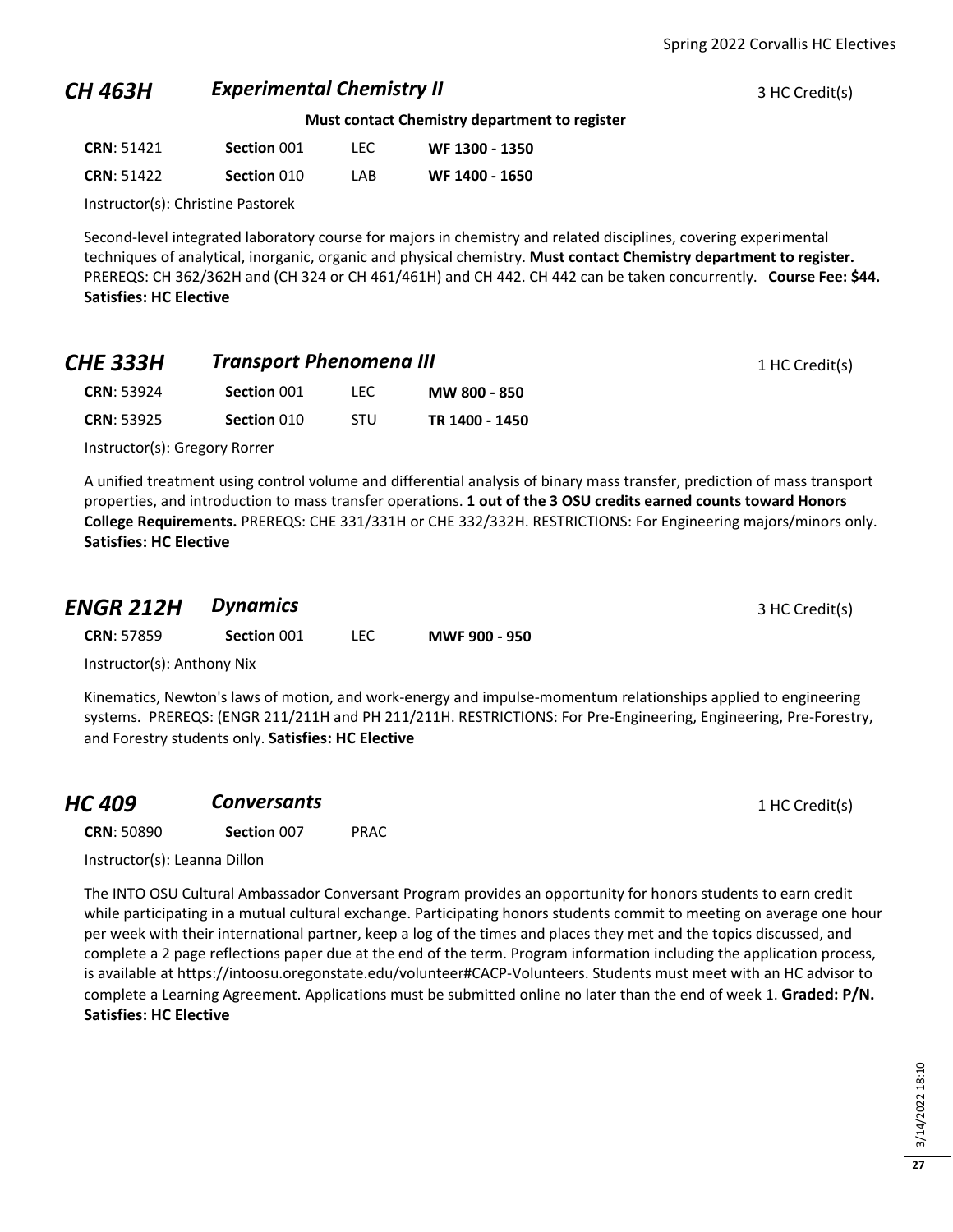#### **HC 409 Civic Engagement Civic Engagement** 1 HC Credit(s)

**CRN**: 53603 **Section** 008 PRAC

Instructor(s): Leanna Dillon

The Center for Civic Engagement provides an opportunity for honors students to earn credit while participating in an ongoing community engagement project within the local community. Participating honors students commit to serving on average 2-3 hours per week within their project site, keep track of their service hours, and complete a 2 page reflection paper due at the end of the term. Additional information, including placement opportunities, is available at: https://sli.oregonstate.edu/cce. Students must meet with an HC advisor to complete a Learning Agreement and a CCE staff member to discuss placement opportunities. Placement must take place prior to the start of the term. **Graded: P/N. Satisfies: HC Elective**

**MGMT 364H Project Management ADD 14 HC Credit(s) This course is shared with a section for COB Dean's Academy students. Honors students should register for section 001**

**CRN**: 60348 **Section** 001 LEC **MW 1400 - 1550**

Instructor(s): Lacey McNeely

Covers the tools available to project managers, the human and organizational dimensions in different project environments, some computer applications, cases, and a project. **This course is shared with a section for COB Dean's Academy students. Honors students should register for section 001.** PREREQS: BA 351 or BA 352/352H. **Satisfies: HC Elective**

#### **MRKT 492H Consumer Behavior According to the Consumer Behavior** 4 HC Credit(s)

**This course is shared with a section for COB Dean's Academy students. Honors students should register for section 001**

**CRN**: 60349 **Section** 001 LEC **TR 1400 - 1550**

Instructor(s): Jason Stornelli

Understanding the processes that lead to purchase, so as to improve decisions on segmentation and the appropriate marketing mix for each segment. How consumers and households make decisions, and why different individuals/groups make different decisions. Application of behavioral science concepts at individual, subcultural and cultural levels. Effects of consumerism and regulation also are considered. **This course is shared with a section for COB Dean's Academy students. Honors students should register for section 001.** PREREQS: BA 223/223H or BA 390/390H or MRKT 390. **Satisfies: HC Elective**

#### **MTH 231H** *Elements of Discrete Mathematics* 4 HC Credit(s)

*This class does not have a recitation. That hour is built into the lecture.*

**CRN**: 55918 **Section** 001 LEC **MW 1400 - 1550**

Instructor(s): Torrey Johnson

Elementary logic and set theory, functions, direct proof techniques, contradiction and contraposition, mathematical induction and recursion, elementary combinatorics, basic graph theory, minimal spanning trees. PREREQS: MTH 111. Sufficent test scores may waive MTH 111 PREREQ. **Satisfies: HC Elective**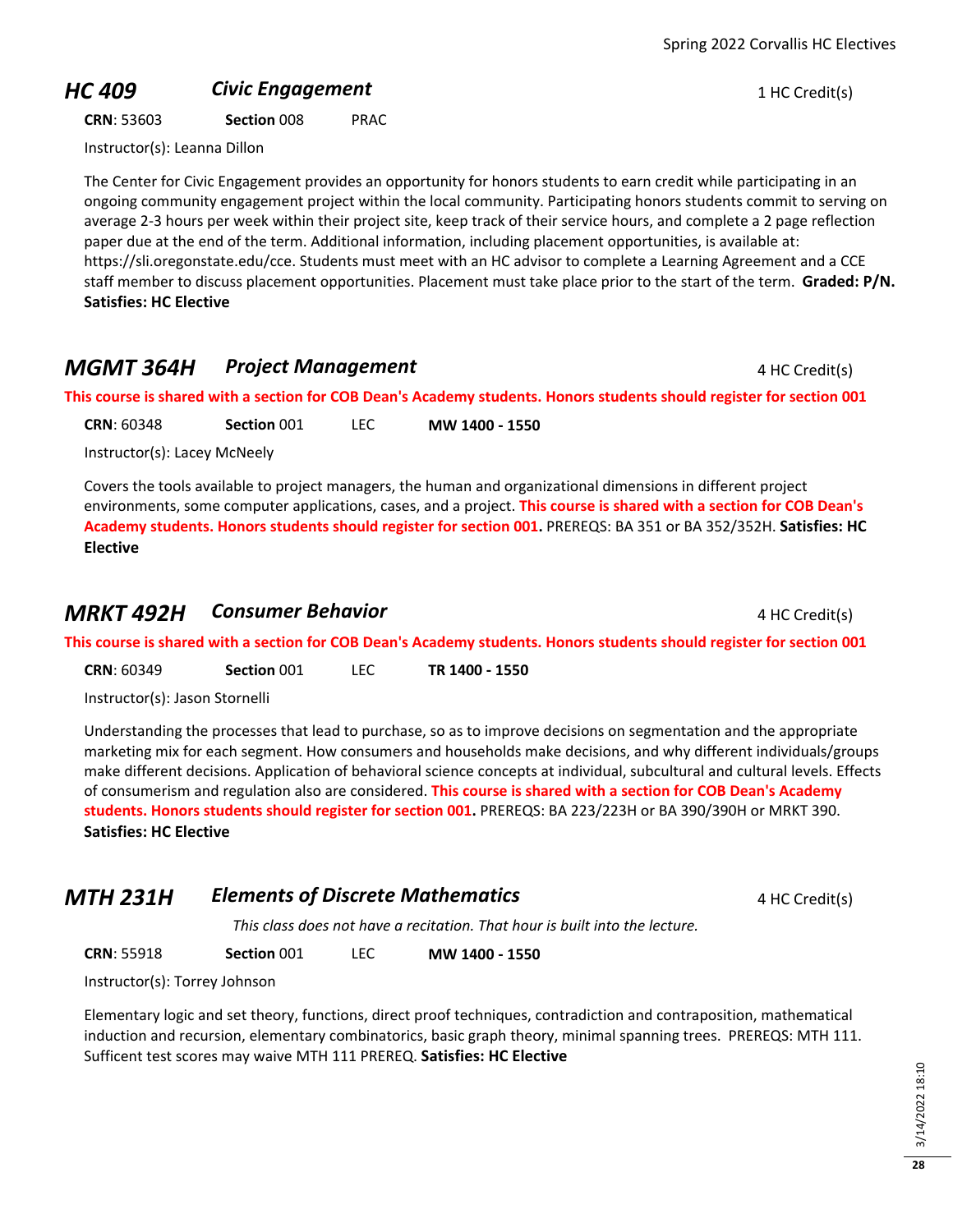#### **MTH 254H** *Vector Calculus I* 4 HC Credit(s)

*This class does not have a recitation. That hour is built into the lecture.*

| <b>CRN: 51561</b> | Section 001 | LEC- | MW 1000 - 1150                              |
|-------------------|-------------|------|---------------------------------------------|
|                   |             |      | This section will be delivered Remotely for |
|                   |             |      | Spring 2022                                 |

Instructor(s): Tevian Dray

Vectors and geometry: coordinate systems, scalar product. Real-Valued Functions of Several Variables: partial and directional derivatives, gradient, extreme values. Multiple Integrals: change of coordinates, applications. Vector valuedfunctions: arc length and curvature of space curves, normal and tangential components of acceleration. PREREQS: MTH 252/252H. **This section will be delivered Remotely for Spring 2022. Satisfies: HC Elective**

#### **MTH 256H Applied Differential Equations 4 HC Credit(s)**

*This class does not have a recitation. That hour is built into the lecture.*

**CRN**: 52332 **Section** 001 LEC **MW 1400 - 1550**

Instructor(s): Filix Maisch

First order linear and nonlinear equations, second order and higher order linear equations, Laplace transform, and applications appropriate for science and engineering. PREREQS: MTH 254/254H. **Satisfies: HC Elective**

| <b>MTH 264H</b> | <b>Introduction to Matrix Algebra</b> |  |                                                                             | 2 HC Credit(s) |
|-----------------|---------------------------------------|--|-----------------------------------------------------------------------------|----------------|
|                 |                                       |  | This class does not have a recitation. That hour is built into the lecture. |                |
| CDM. ECDDA      | $C_{\text{right}}$ $0.01$             |  | $M$ $M$ $A$ $D$ $A$ $A$ $D$ $F$ $A$                                         |                |

| <b>CRN: 56234</b> | Section 001 | LEC | MW 1200 - 1350              |
|-------------------|-------------|-----|-----------------------------|
|                   |             |     | <b>Meets Weeks 1-5 only</b> |

Instructor(s): Torrey Johnson

Introduction to matrix algebra: systematic solution to systems of linear equations; linear transformations; eigenvalue problems. **Meets Weeks 1-5 only.** PREREQS: MTH 252/252H. MTH 254/254H is recommended. **Satisfies: HC Elective**

#### **MTH 265H Introduction to Series** 2 HC Credit(s)

*This class does not have a recitation. That hour is built into the lecture.*

| <b>CRN: 56235</b> | Section 001 | LEC | MW 1200 - 1350        |
|-------------------|-------------|-----|-----------------------|
|                   |             |     | Meets weeks 6-10 only |

Instructor(s): Torrey Johnson

Convergence and divergence of numerical series, including geometric series. Series of functions. Power series and their analytic properties. Taylor series expansions and Taylor polynomials. **Meets weeks 6-10 only.** PREREQS: MTH 252/252H. **Satisfies: HC Elective**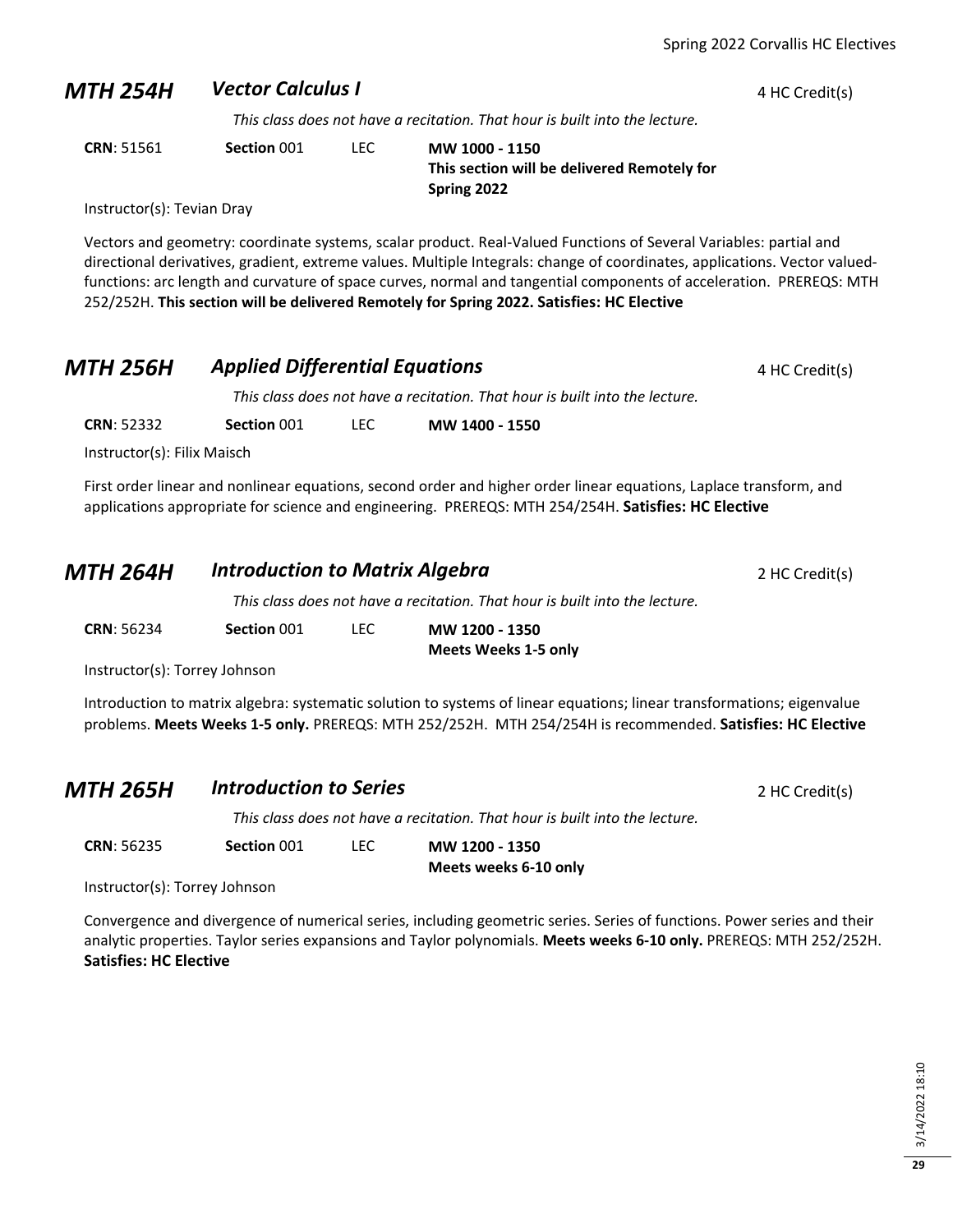#### **PSY 399H The Neuroscience Toolbox** *A HC Credit(s)* 4 HC Credit(s)

#### **CRN**: 60345 **Section** 002 LEC **TR 1400 - 1550**

Instructor(s): Anita Cservenka

Have you wondered about the ways neuroscientists study the brain? There are a variety of tools available to understand brain structure and functioning at both the micro and macro level. This survey course will introduce you to the methods scientists use to investigate how the brain works using neurons, animal models, and human participants. You will get a chance to visualize the brain, dissect a brain, and hear from experts from the university and beyond to get an overview of the variety of techniques that have aided in our understanding of typical and atypical brain functioning. This class will include hands-on activities, class discussions, guest speakers, and will culminate in a proposal and presentation of your own research ideas to study the brain. **Satisfies: HC Elective**

# **PSY 460H** *Advanced Social Research Methods* **4 HC Credit(s)**

**CRN**: 57891 **Section** 001 LEC **TR 1200 - 1350**

Instructor(s): Kathleen Bogart

Advanced experimental research methods in the social sciences. Issues in psychological construct operationalization, experimental design, data collection, analysis, and report writing will be emphasized. PREREQS: PSY 301/301H and PSY 360/360H. **Satisfies: HC Elective**

# **SOC 444H Prisons and Communities A ADD 4 HC Credit(s) 4 HC Credit(s)**

| <b>CRN: 60363</b> | Section 001 | <b>SEM</b> | W 1700 - 2050 |
|-------------------|-------------|------------|---------------|
|                   |             |            |               |

Instructor(s): Michelle Inderbitzin

Do you want to know what prisons are really like? Are you curious how formerly incarcerated individuals make the transition back into the community? What are their fears? What obstacles do they face? How do communities welcome them back and/or construct obstacles for their successful reintegration? Pre-COVID, students in this class went into a state prison or youth correctional facility to share class with "inside" students for a full quarter. COVID has unfortunately – but rightly – limited our access to correctional facilities and their medically vulnerable populations, so this class is now focused on bringing first-hand perspectives on the prison experience to campus. The class will be co-facilitated by a community activist who is a formerly incarcerated juvenile lifer, and most class sessions will feature guest speakers who have spent time in prison and who are willing to share their stories and to answer your questions. As we learn and build our knowledge about the realities and challenges of prisons, we'll consider alternatives and work as a class to understand and influence state legislation and policies. We hope you'll join us in this totally unique, active, and fascinating class! If you have questions, please contact Professor Michelle Inderbitzin, mli@oregonstate.edu. **Satisfies: HC Elective**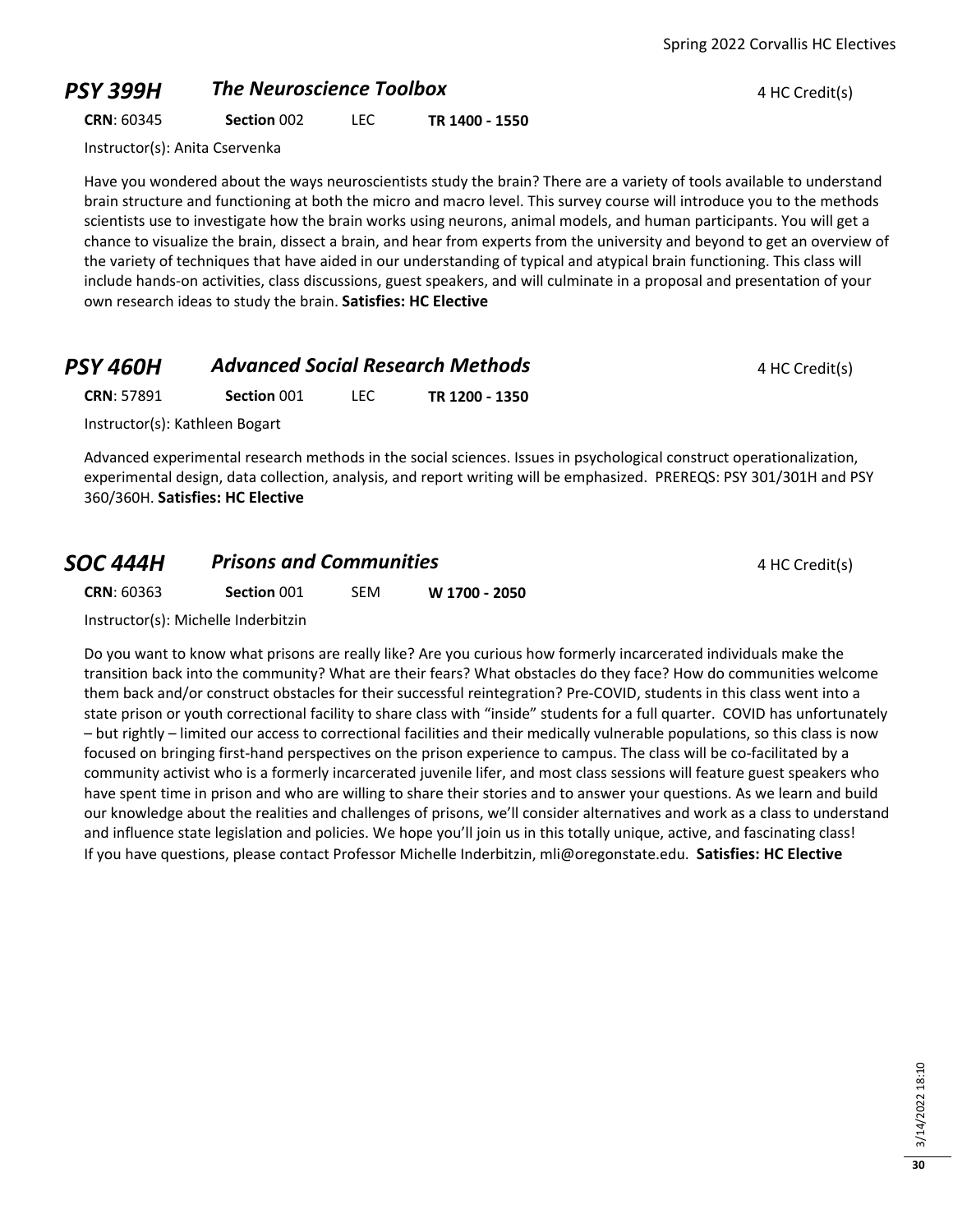# **Spring 2022 Corvallis HC Thesis/Research/Projects**

| <b>HC 408</b>     | <b>Thesis Stage 1: Plan</b> |    |               | 1 HC Credit(s)   |
|-------------------|-----------------------------|----|---------------|------------------|
| <b>CRN: 60364</b> | Section 010                 | ws | M 1600 - 1650 | Jeremy Townley   |
| <b>CRN: 60365</b> | Section 011                 | WS | M 1500 - 1550 | Rebekah Lancelin |
| <b>CRN: 60366</b> | Section 012                 | WS | W 1800 - 1850 | LeeAnn Baker     |
| CRN: 60367        | Section 013                 | ws | F 1100 - 1150 | Leanna Dillon    |
| <b>CRN: 60555</b> | Section 014                 | ws | T 1200 - 1250 | Eric Hill        |

HC 408 Stage 1 will introduce you to the Thesis Success in Stages (TheSIS)process, as well as to some of the research happening at OSU and how undergraduate students can take part. You'll explore ways that your own interests, academic or otherwise, can be a springboard to a thesis topic, and discover the benefits of doing a thesis that go well beyond your time at OSU. By the end of the term, you'll have a (flexible) plan of action in place for the years ahead. A required course for all first-year and transfer students to be taken during the first three terms in the Honors College. **Graded: P/N. Satisfies: HC Elective / Thesis**

| <b>HC 408</b>     | <b>Thesis Stage 2: Explore &amp; Build</b> |            |                                   | 1 HC Credit(s) |
|-------------------|--------------------------------------------|------------|-----------------------------------|----------------|
|                   |                                            |            | Choose <b>one</b> section:        |                |
| <b>CRN: 52666</b> | Section 020                                | <b>HYB</b> | W 1600 - 1650                     |                |
|                   |                                            |            | Meets weeks 2, 4, 6, and 10 only. |                |
| <b>CRN: TBD</b>   | Section 021                                | <b>HYB</b> | W 1700 - 1750                     |                |
|                   |                                            |            | Meets weeks 2, 4, 6, and 10 only. |                |

Instructor(s): Kassena Hillman & Andy Karplus

Thesis Stage 2: Explore & Build will guide you through the second stage of the Thesis Success in Stages (TheSIS) process. In this class you will explore the many resources at the HC and OSU to help you find a mentor and a project, build strategies for a successful thesis experience, learn the components of the thesis, and plan out your next steps. You will also hear from students and faculty with recent experience in the thesis process. You do not need to have a thesis idea to be in Stage 2. This course is a hybrid course that consists of weekly online assignments and one hour in-person class meetings weeks 2, 4, 6, & 10. This course will be team taught with an HC Academic Advisor and HC faculty. **Meets weeks 2, 4, 6, and 10 only.** PREREQ: Prior completion of Thesis Stage 1 as outlined at honors.oregonstate.edu/thesis. **Graded: P/N. Satisfies: HC Thesis/Research/Projects**

| <b>HC 408</b>     | <b>Thesis Stage 2: Explore &amp; Build</b> |        | 1 HC Credit(s) |
|-------------------|--------------------------------------------|--------|----------------|
| <b>CRN: 58360</b> | Section 400                                | online |                |

Instructor(s): Beau Baca

Thesis Stage 2: Explore & Build will guide you through the second stage of the Thesis Success in Stages (TheSIS) process. In this class you will explore the many resources at the HC and OSU to help you find a mentor and a project, build strategies for a successful thesis experience, learn the components of the thesis, and plan out your next steps. You will also hear from students and faculty with recent experience in the thesis process. You do not need to have a thesis idea to be in Stage 2. **This is an Ecampus course. Tuition rates for Ecampus courses are different than on-campus courses and can be found at ecampus.oregonstate.edu/services/tuition.** PREREQ: Prior completion of Thesis Stage 1 as outlined at honors.oregonstate.edu/thesis. **Graded: P/N. Satisfies: HC Thesis/Research/Projects**